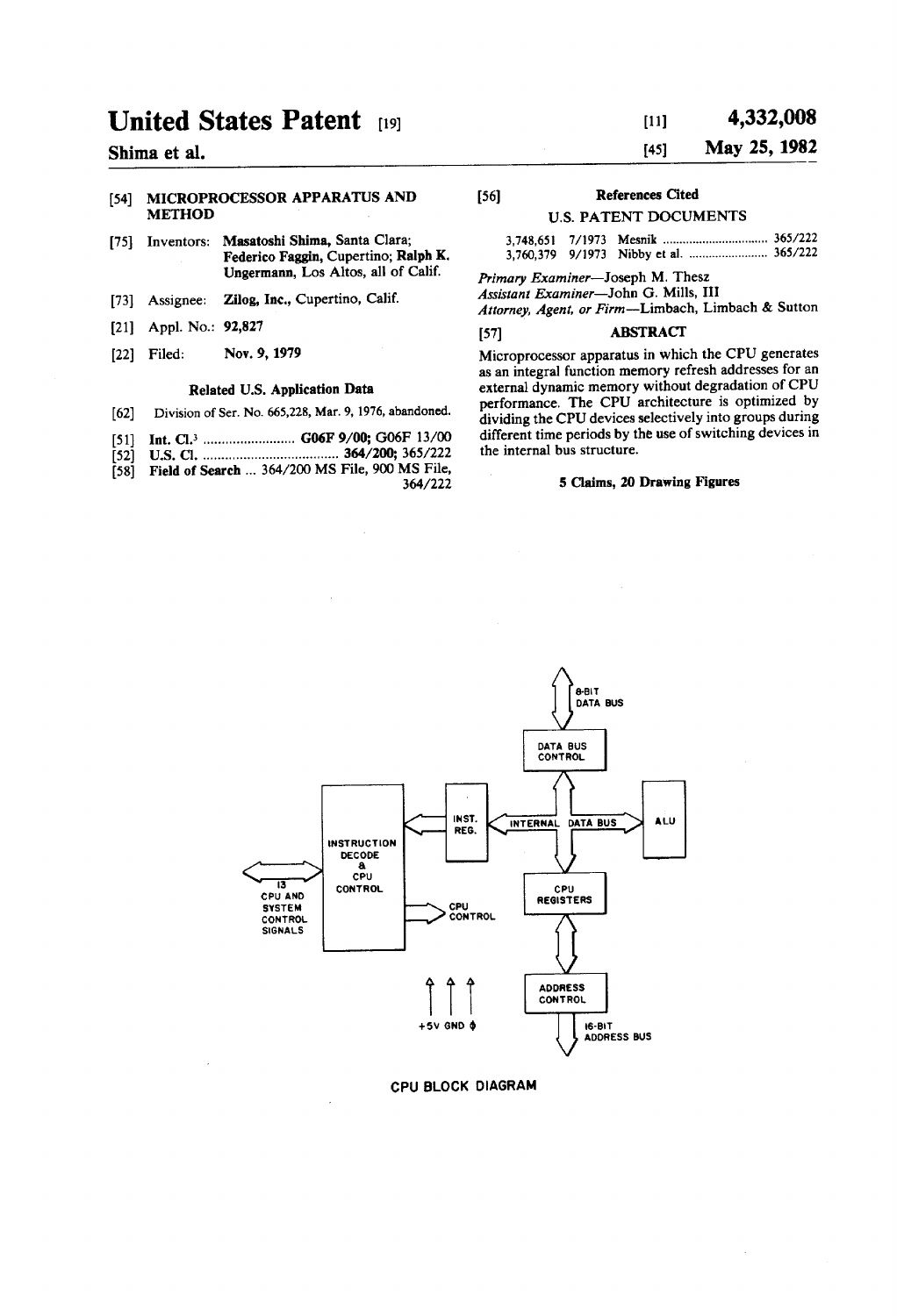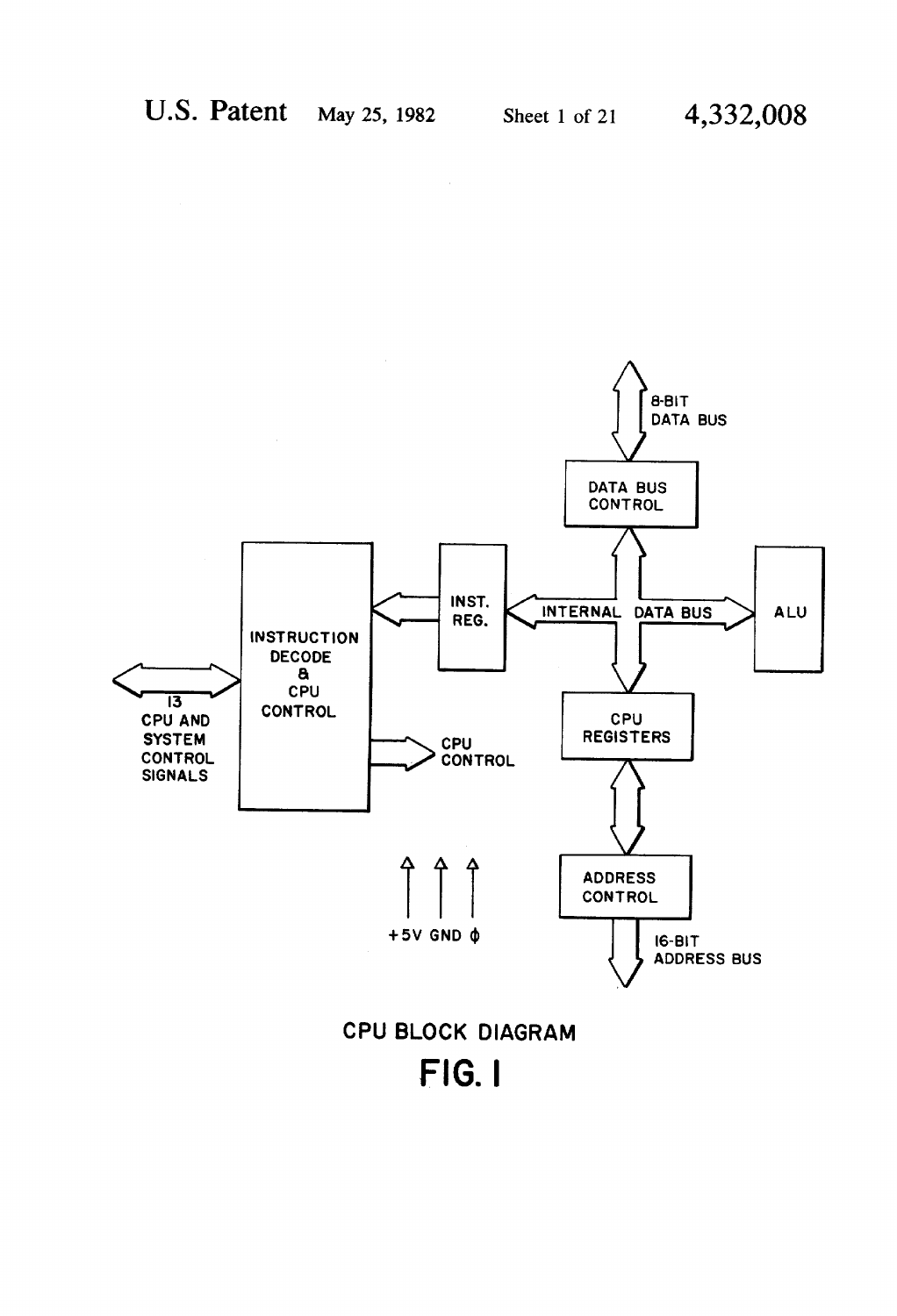| MAIN REG SET            |              | ALTERNATE REG SET  |              |                                    |
|-------------------------|--------------|--------------------|--------------|------------------------------------|
| <b>ACCUMULATOR</b><br>А | <b>FLAGS</b> | <b>ACCUMULATOR</b> | <b>FLAGS</b> |                                    |
| B                       | С            | B                  |              | <b>GENERAL</b>                     |
| D                       | Ε            |                    |              | <b>PURPOSE</b><br><b>REGISTERS</b> |
| н                       |              | М                  |              |                                    |



CPU REGISTER CONFIGURATION

FIG. 2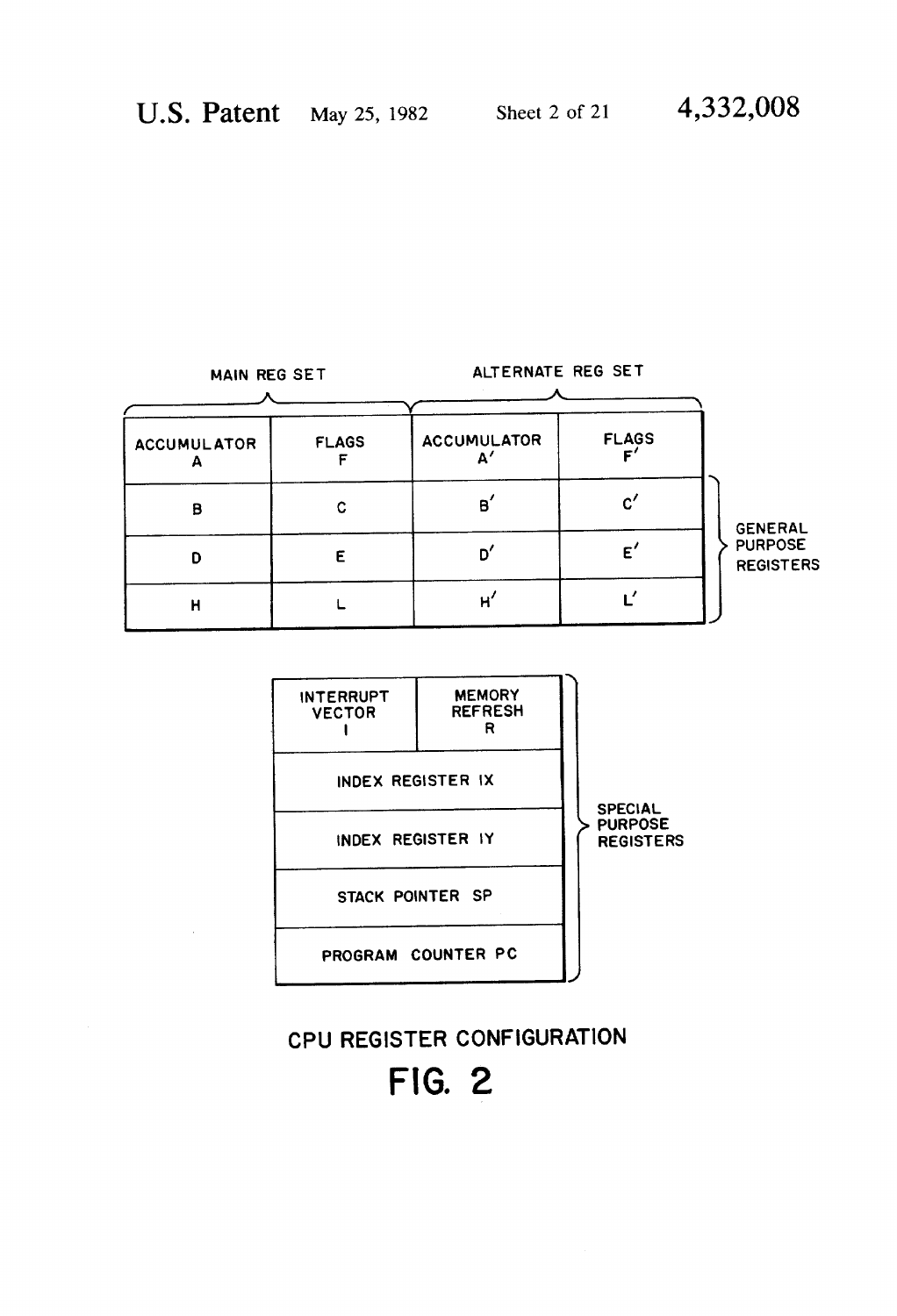

MINIMUM COMPUTER SYSTEM

**FIG. 3** 

 $\hat{r} = \hat{r}$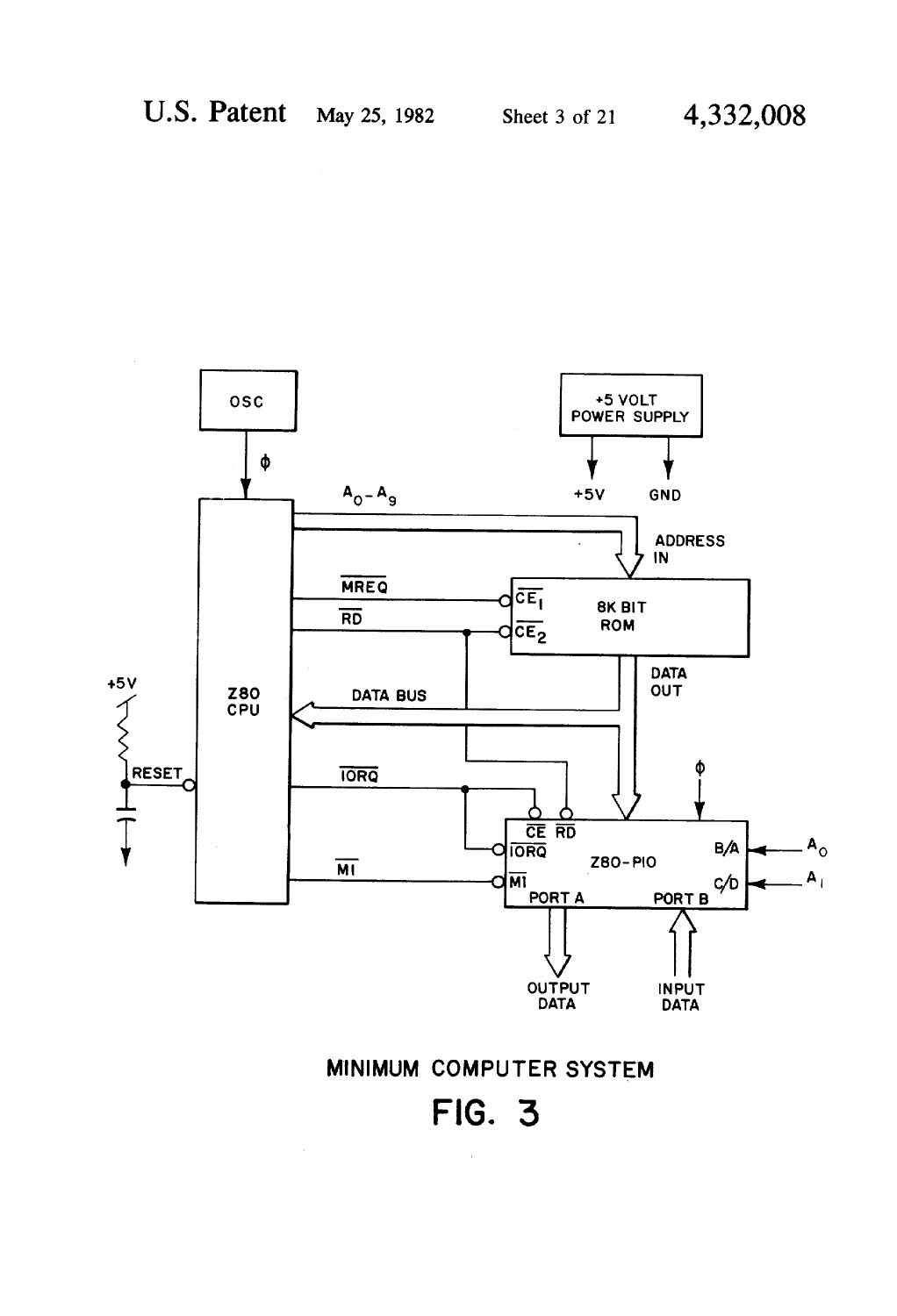

U.S. Patent May 25, 1982 Sheet 4 of 21 4,332,008



ROM & RAM IMPLEMENTATION EXAMPLE FIG. 4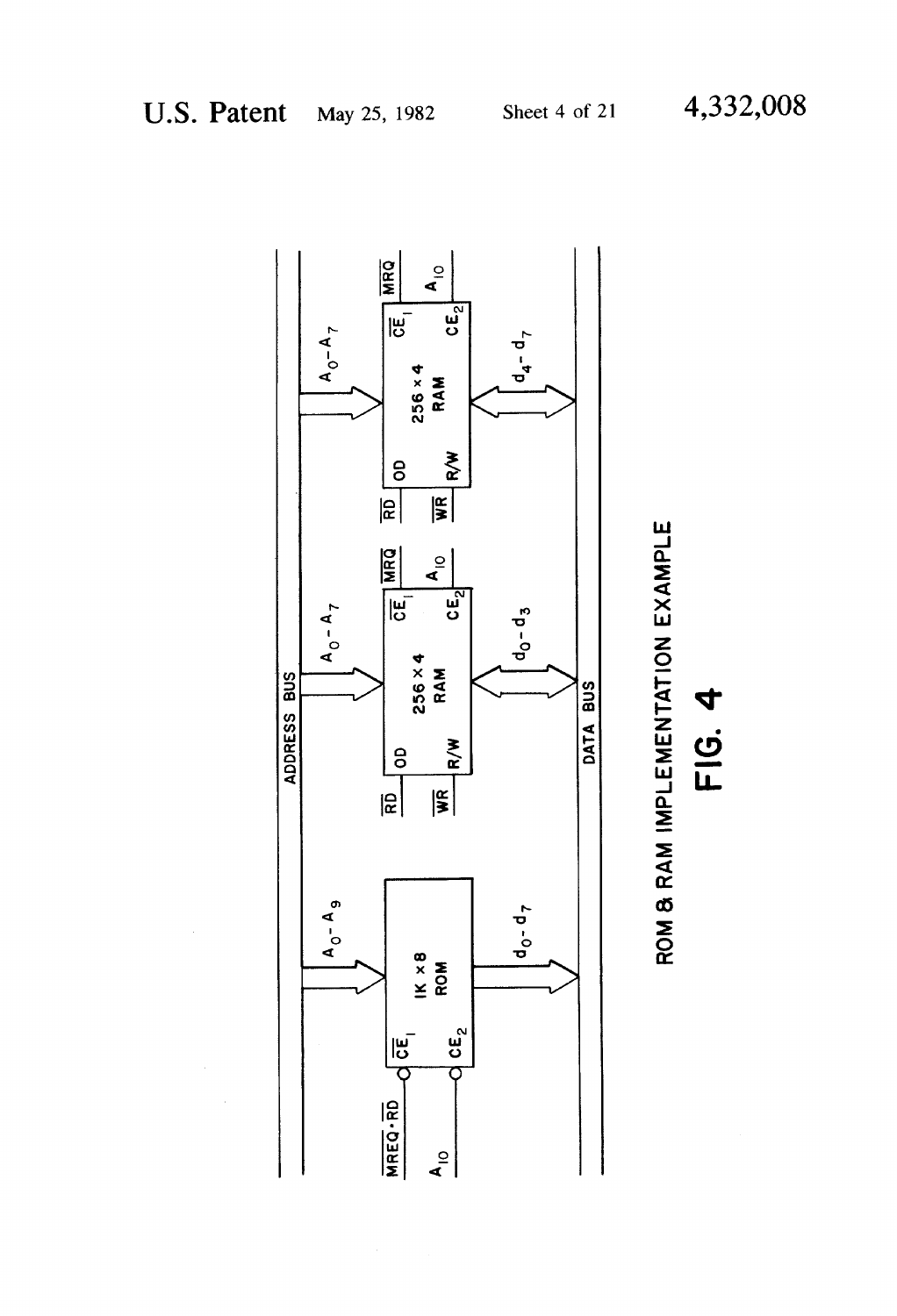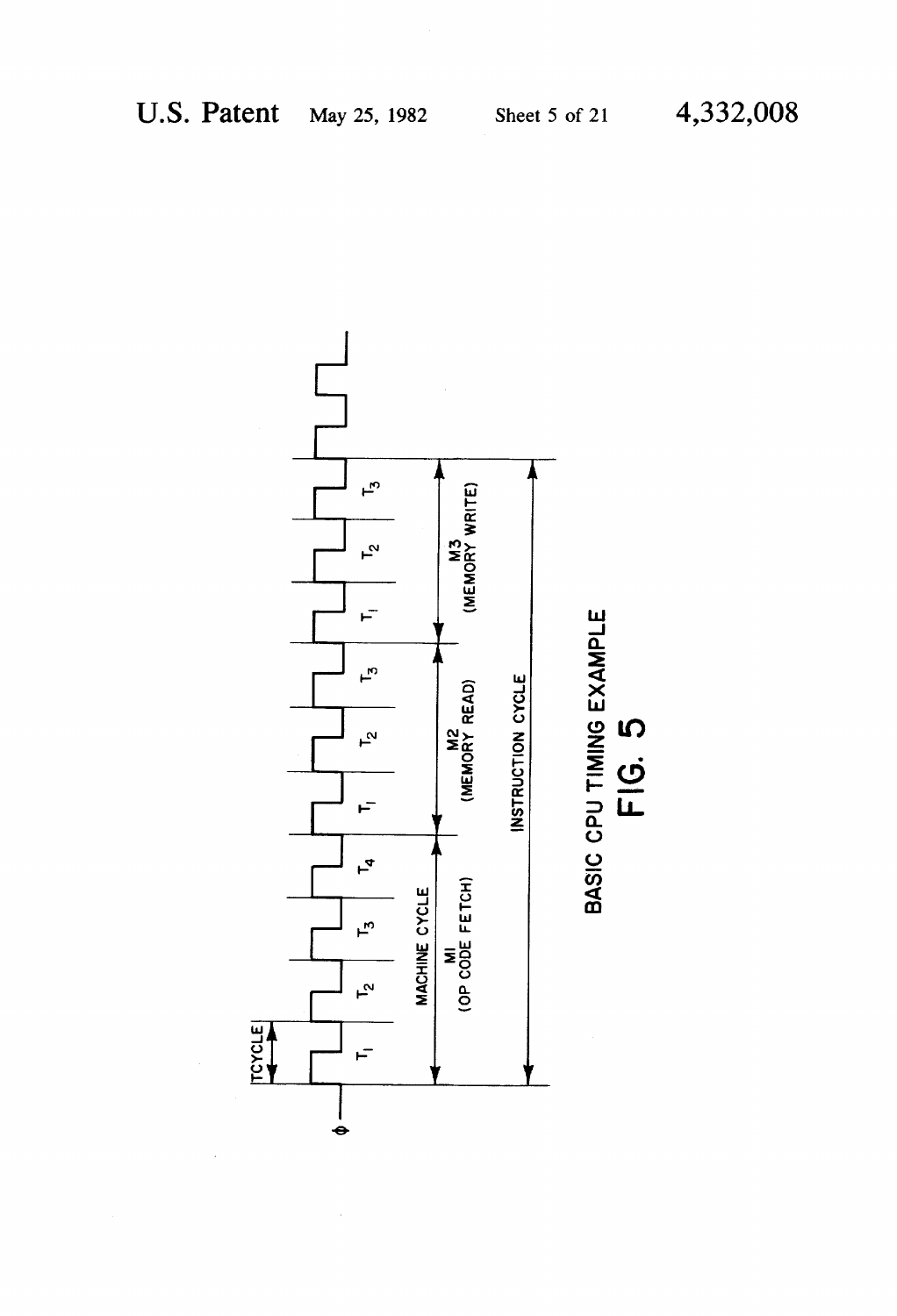

 $\mathbf{i}$ 

 $\mathsf{l}$ 

 $\overline{\phantom{a}}$ 

**WAIT** 

 $|\bar{\mathbf{z}}|$ 

 $\overline{\mathbf{g}}$ 

DBO-DB7

RFSH

 $\overline{c}$ 

 $AO - A15$ 

ĕ

MREQ

 $\bar{r}$ 

 $\frac{1}{2}$ 

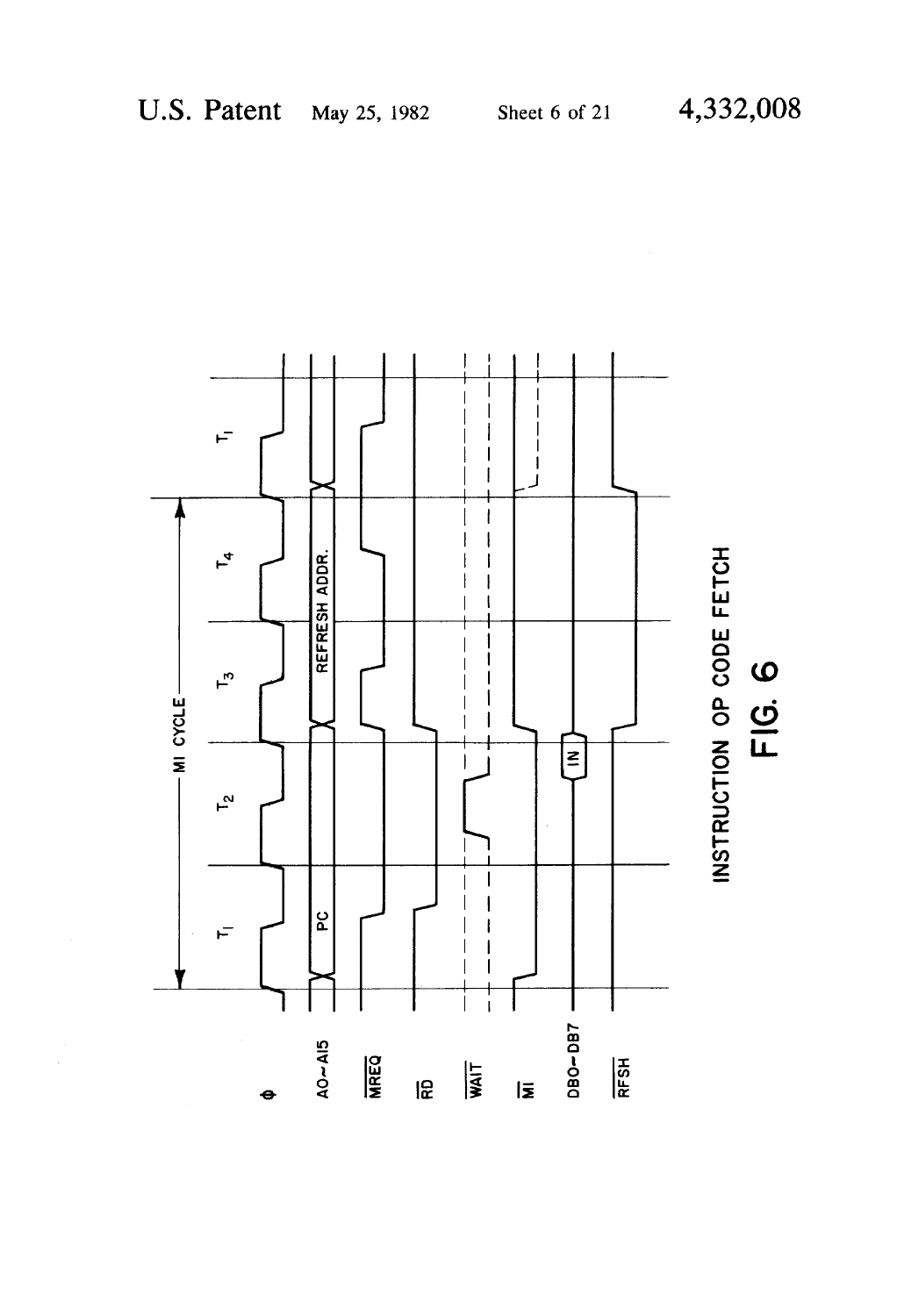**FIG. 7A** 

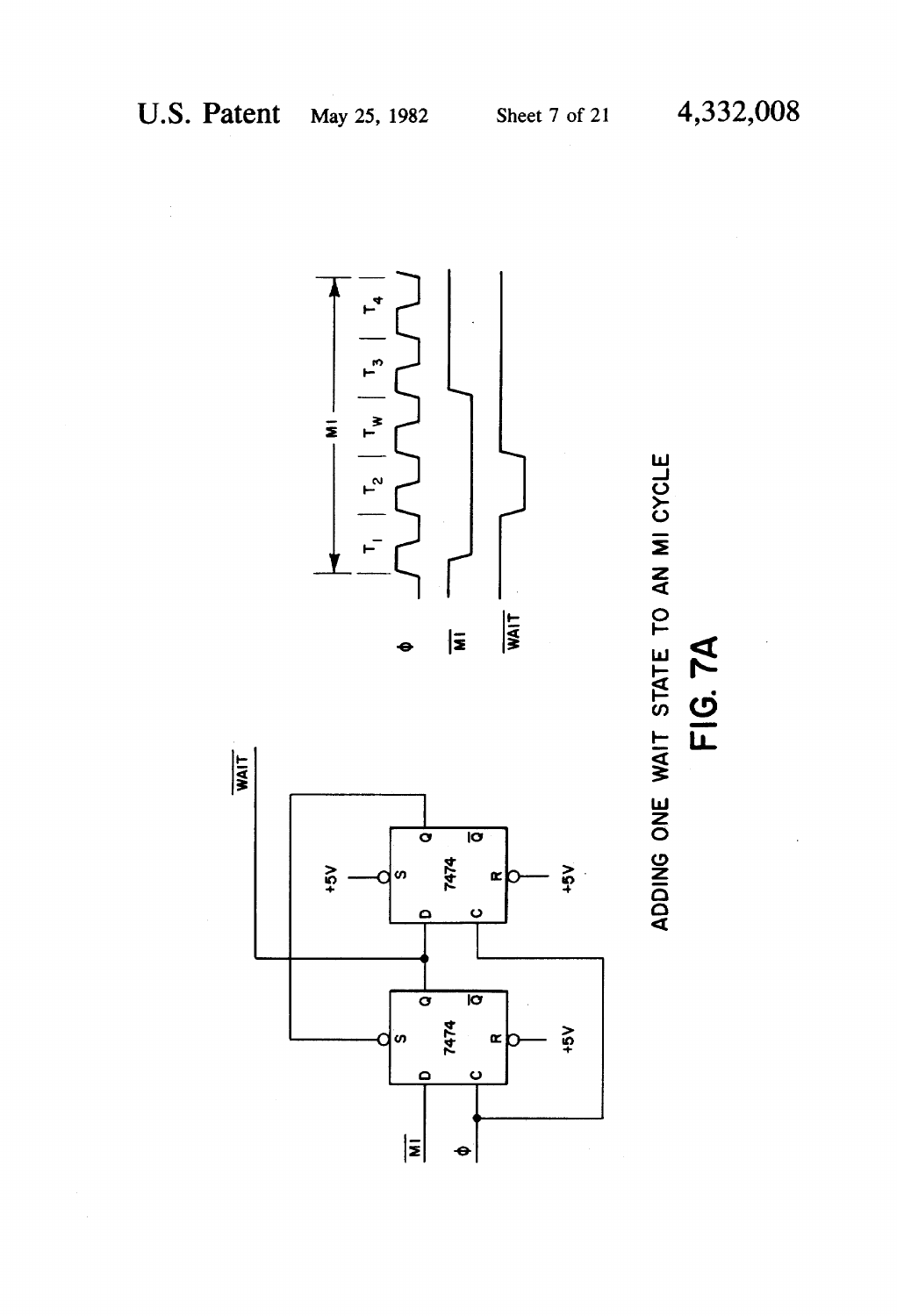

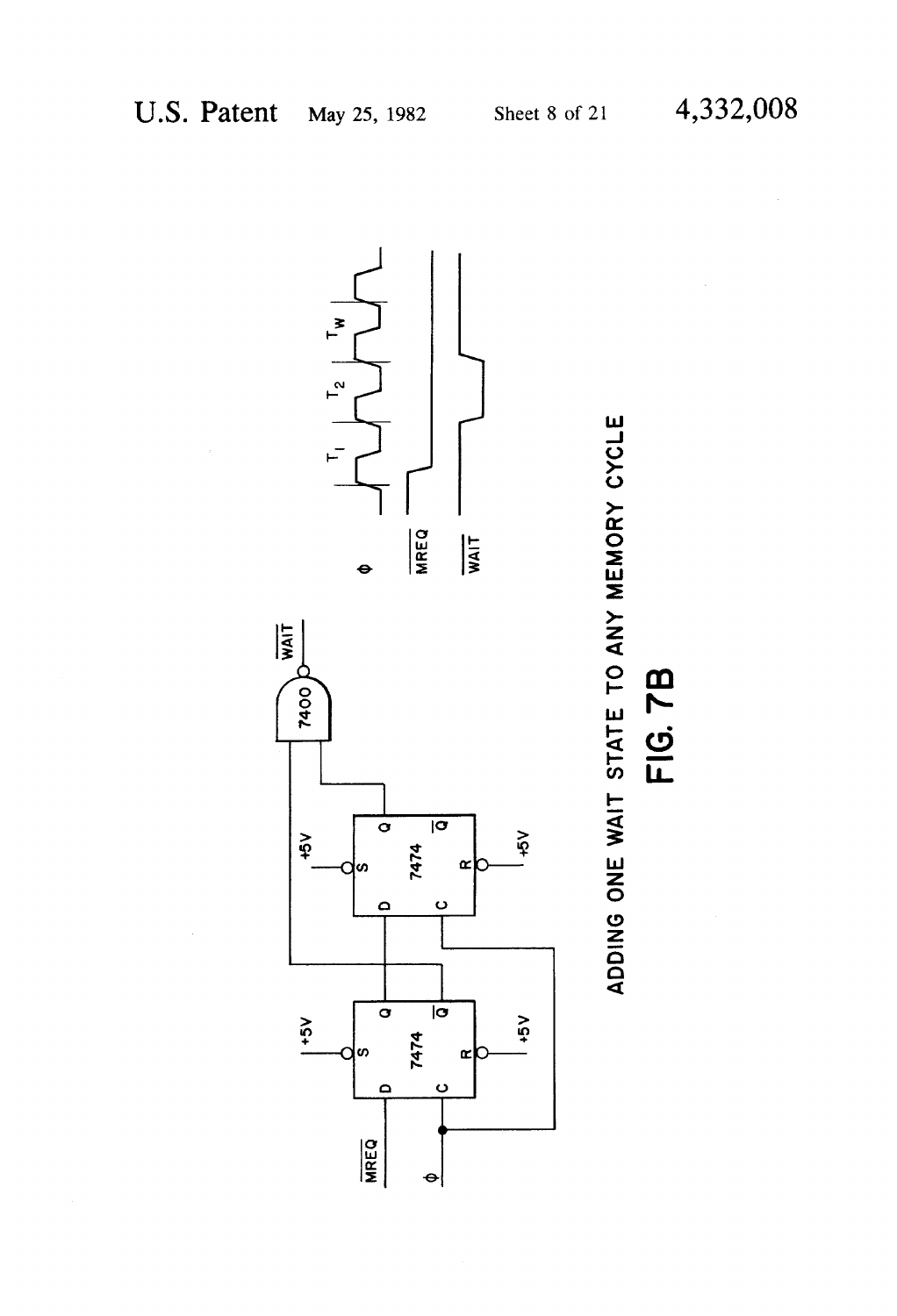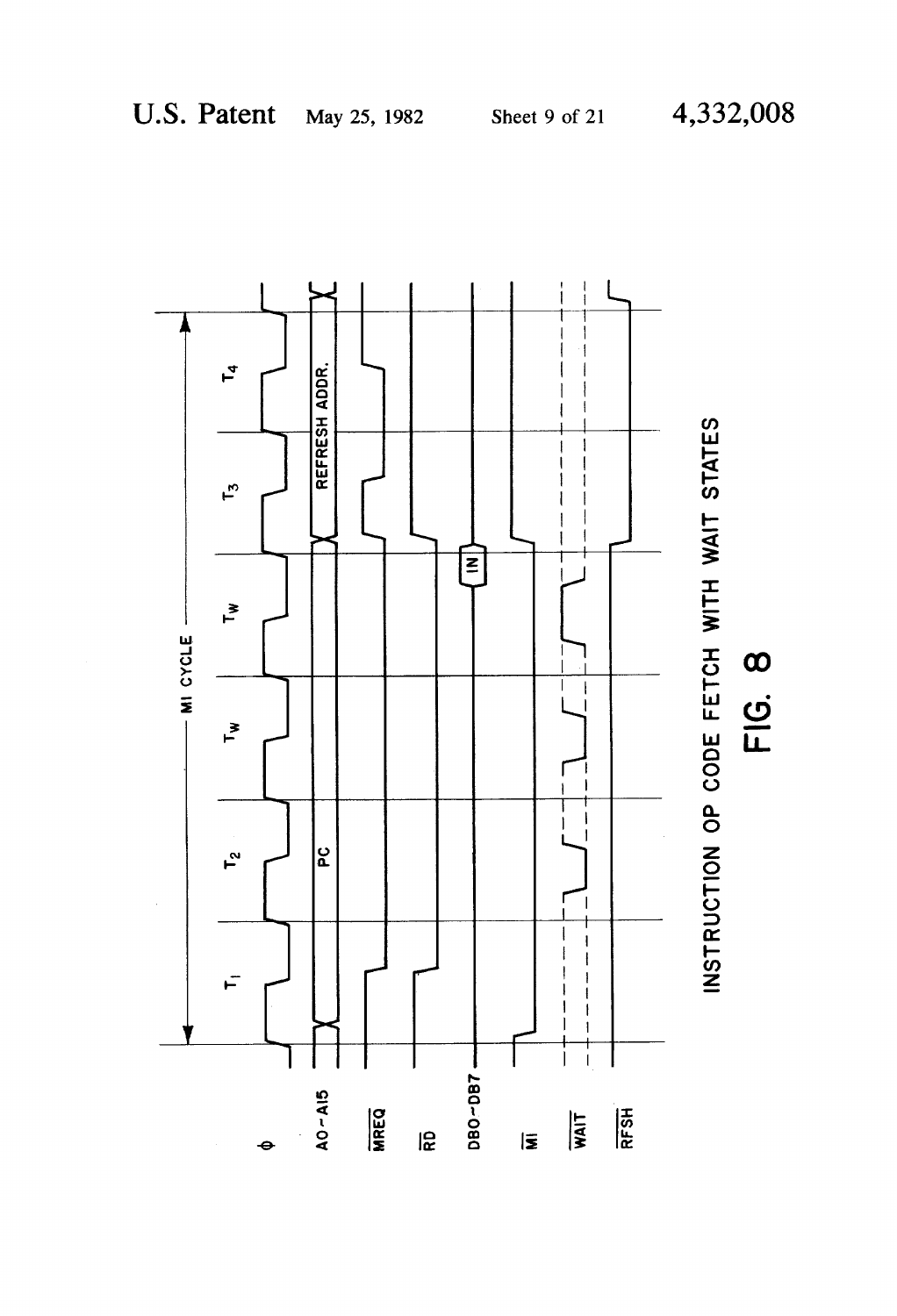

lNTERFACiNG DYNAMIC RAMS FIG. 9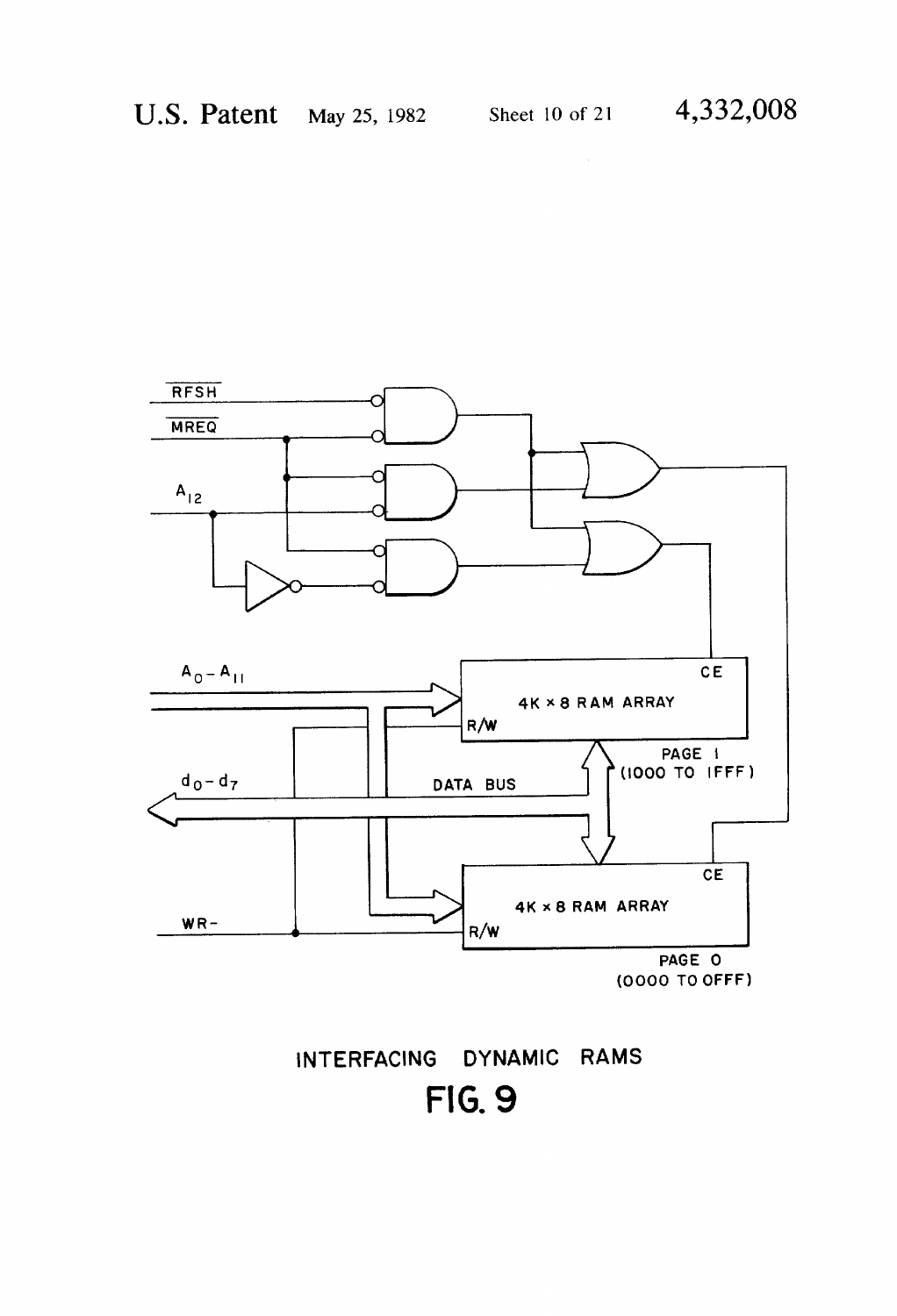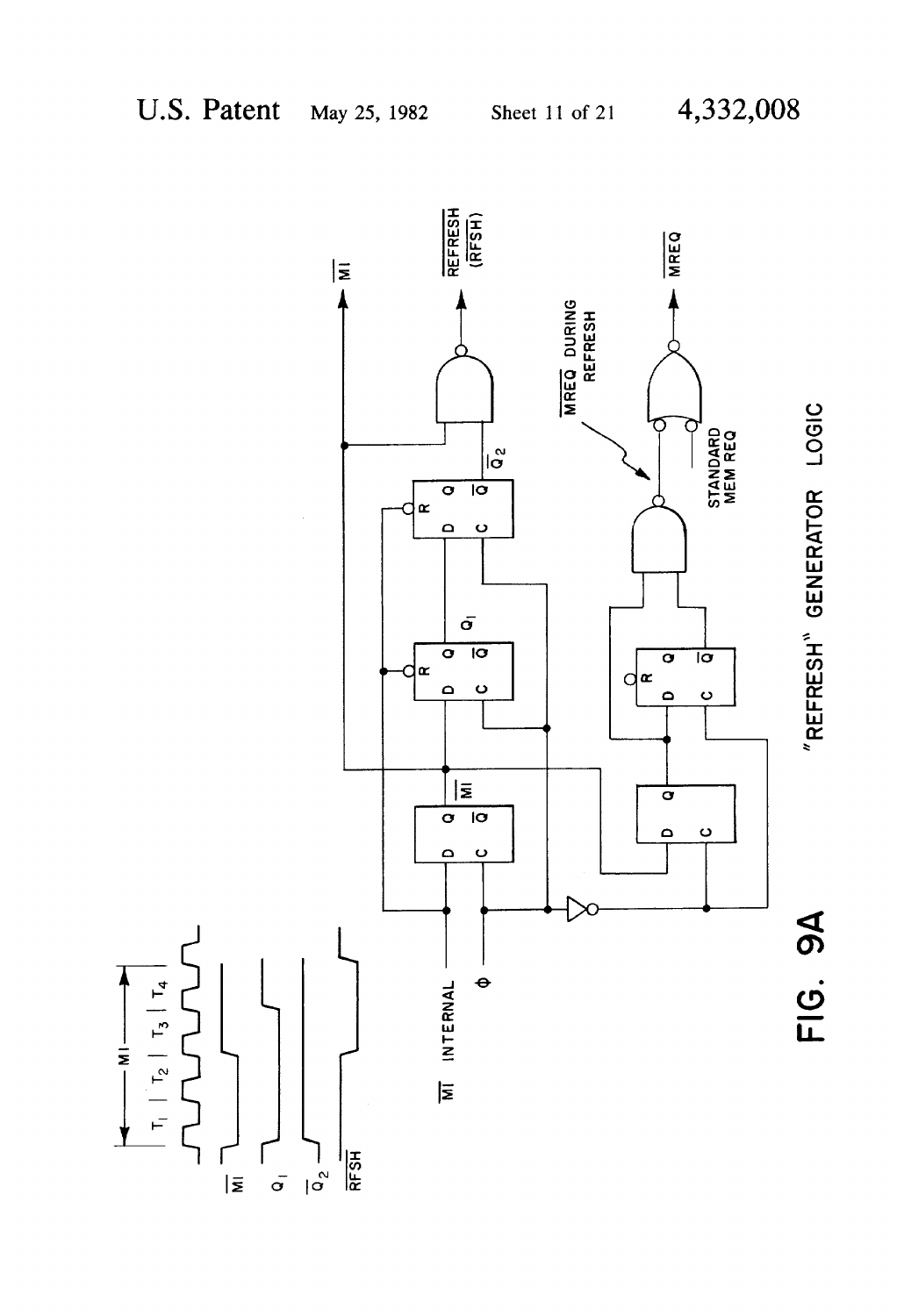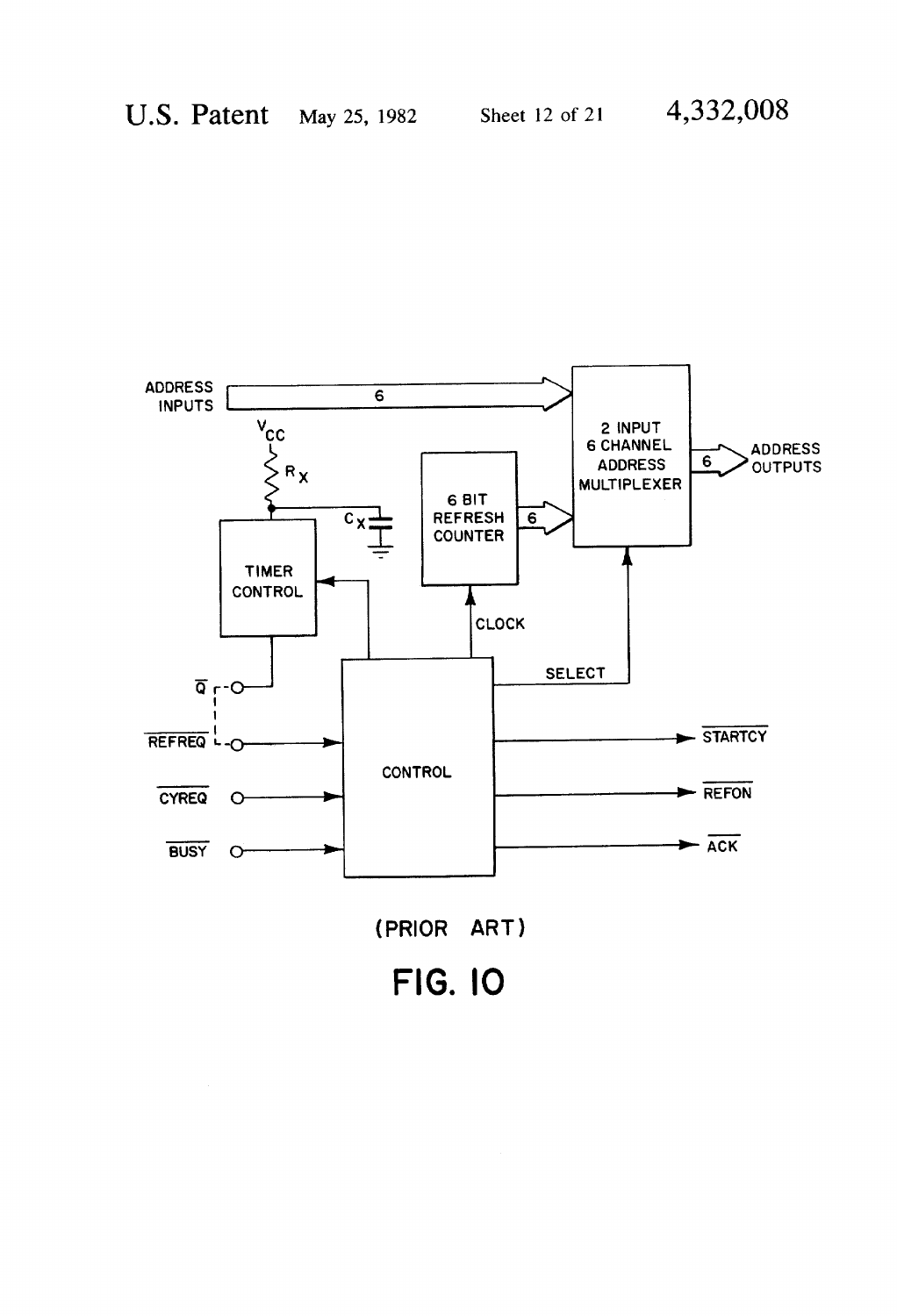$\hat{\boldsymbol{\beta}}$ 

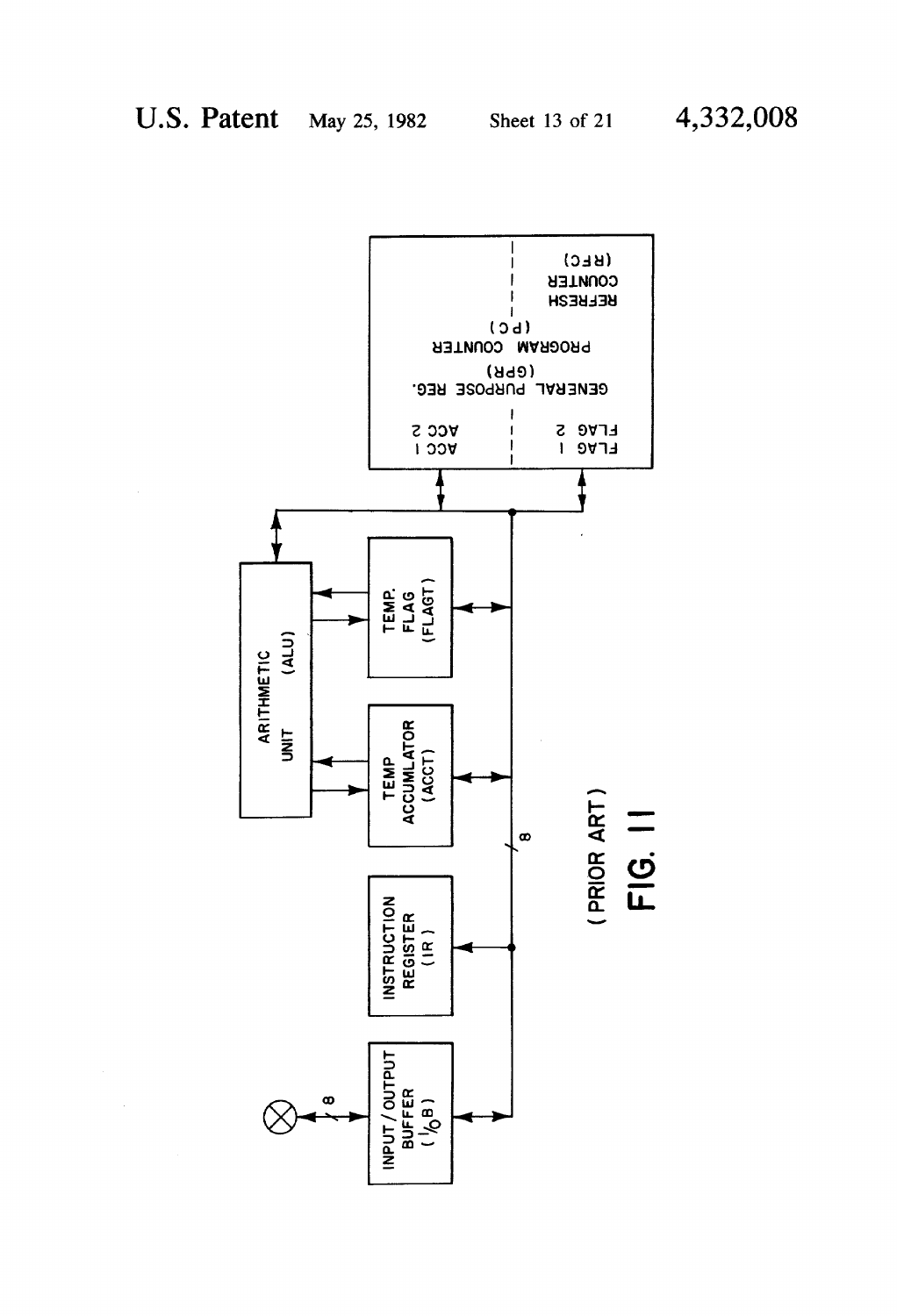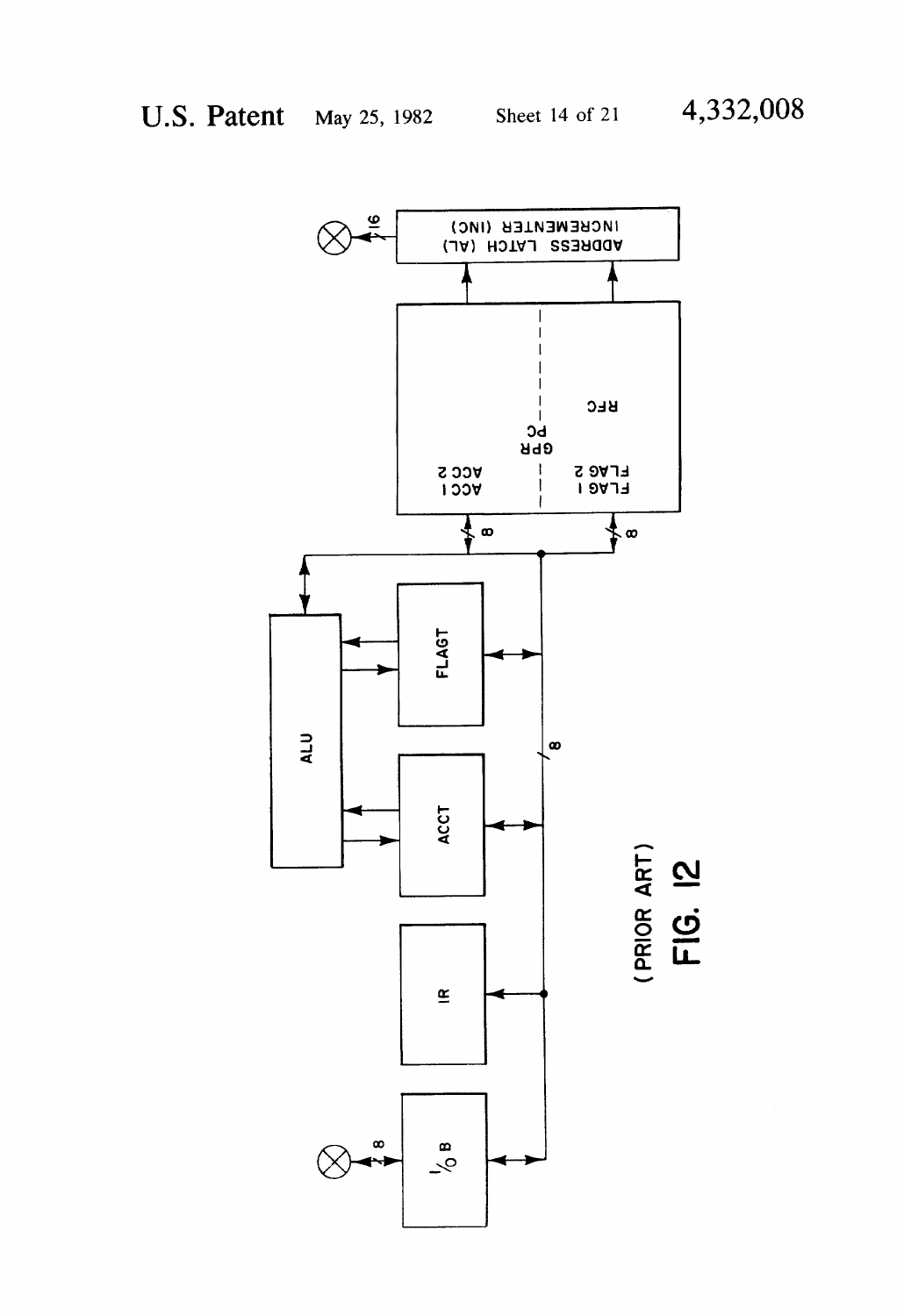| $\frac{1}{2}$  | SELECTED<br>FLAG<br>LOAD          | TEMP.<br>FLAG<br>p                  | œ<br>H        | $\sigma$<br>$\vdash$ | <b>STORE</b><br>RESULT            | <b>ALU</b><br>ს<br>O   | TO<br>SELECTED      | $\frac{1}{1}$         |                                 |  |
|----------------|-----------------------------------|-------------------------------------|---------------|----------------------|-----------------------------------|------------------------|---------------------|-----------------------|---------------------------------|--|
| $\frac{6}{1}$  | SELECTED<br>ACC<br>LOAD           | <b>TEMP</b><br><b>SC</b><br>P       |               |                      | $\boldsymbol{\omega}$<br>$\vdash$ |                        |                     | STORE<br>ALU          | ACC I OR 2<br>ro                |  |
| $\frac{5}{1}$  | RESULT<br>OF INC<br>STORE         | COUNTER<br>REFRESH<br>P             |               |                      | $\frac{5}{1}$                     |                        |                     | Z<br>REG.<br>LOAD     | TEMP REGIN ALU<br><u>p</u>      |  |
| $\frac{4}{4}$  | COUNTER<br><b>REFRESH</b><br>LOAD | ADDRESS<br>LATCH<br>p               |               |                      | $\frac{1}{4}$                     | $\frac{c}{2}$<br>STORE | RFC<br>ဥ            | LOAD<br>FLAG I OR 2   | FLAGT<br>ဥ                      |  |
| $\frac{5}{1}$  | DATA<br>(INPUT)<br>STORE          | <b>INSTRUCTION</b><br>REG.<br>P     |               |                      | r<br>1                            | LOAD<br>RFC            | $\overline{4}$<br>S | ACC I OR 2<br>LOAD    | ACCT<br>S                       |  |
| $\frac{2}{1}$  | RESULT<br>OF INC.<br>STORE        | PROGRAM<br>COUNTER<br>p             | FIG. 12 TIME: |                      | $\mathbf{\Omega}$<br>$\vdash$     | $\frac{1}{2}$<br>STORE | ں<br>م<br>p         | STORE<br>DATA (INPUT) | $\underline{\mathfrak{e}}$<br>p |  |
| $\overline{r}$ | PROGRAM<br>COUNTER<br><b>LOAD</b> | <b>ADDRESS</b><br>LATCH<br><u>p</u> |               |                      | $\vdash$                          | LOAD<br>LOAD<br>PC     | $\frac{1}{4}$<br>p  | ALU<br>STORE          | FLAG I OR 2<br>p                |  |

**U.S. Patent** May 25, 1982 Sheet 15 of 21

# 4,332,008

FIG. 13 TIME: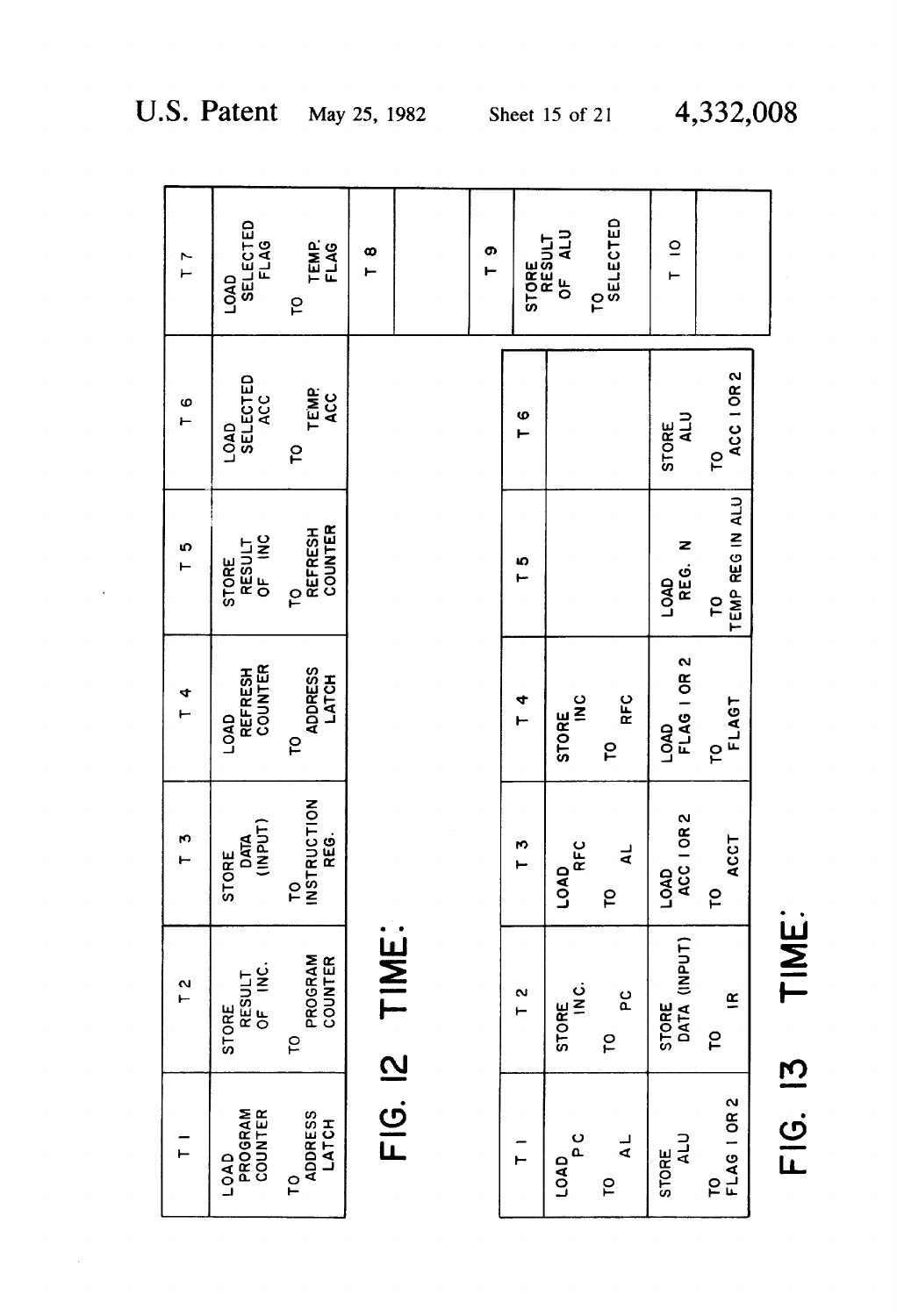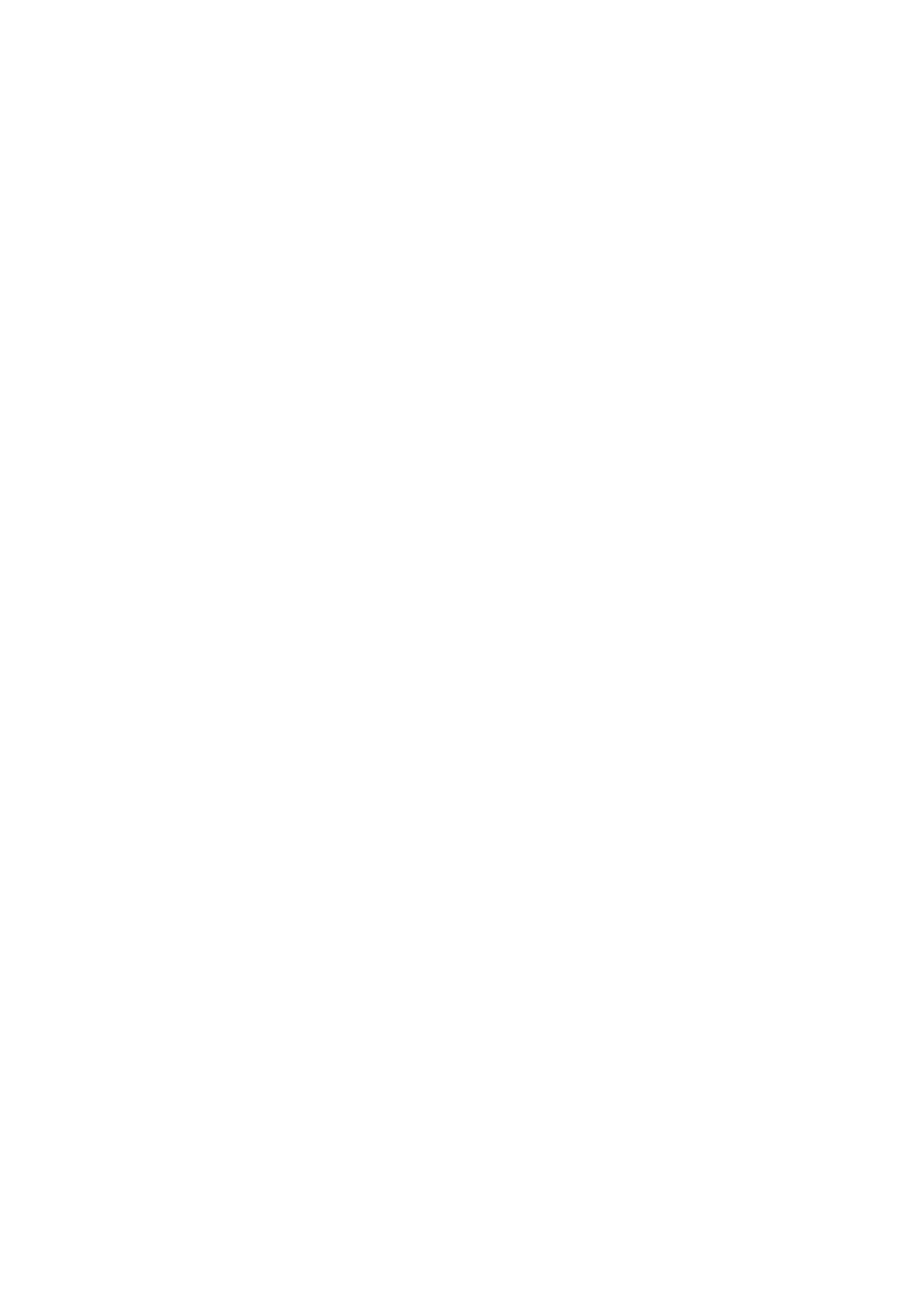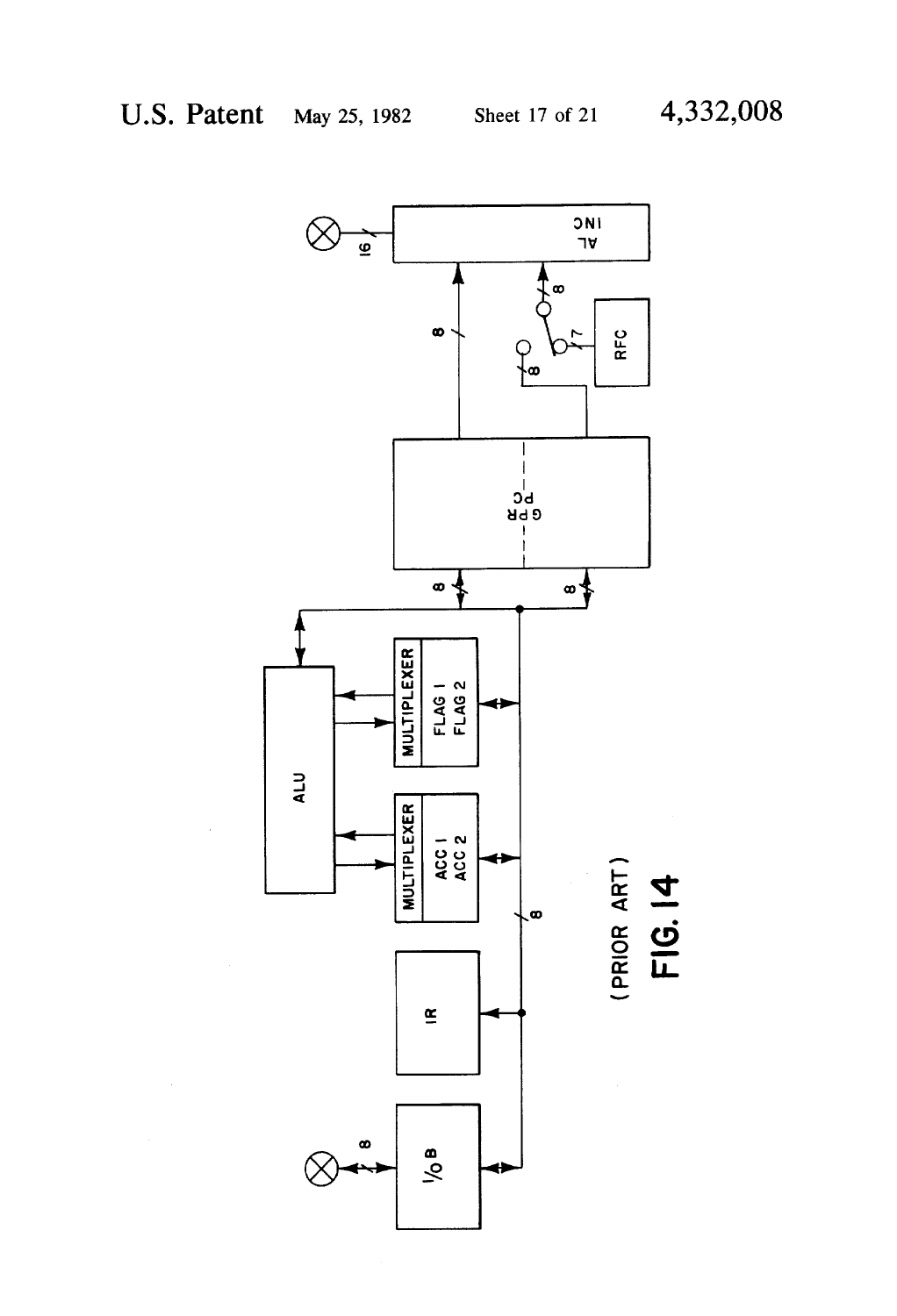|               |                        | $F[G.16$ operation time comparis | PURPOSE RE<br>ACC + REG. N +<br><b>EXAMPLE</b><br>TEMP REG.<br>IN ALU | ONE OF<br><b>ACCUMULTO</b><br>COUNTER<br>I. SEND OUT PROGRAM<br>AND UPDATE IT.<br>OPERATIONS ARE: | 2. FETCH INSTRUCTION TO<br>INSTRUCTION REG. | REFRESH COUNTER AND UPDATE<br>3. SEND OUT MEMORY<br>SIN <sub>1</sub> |
|---------------|------------------------|----------------------------------|-----------------------------------------------------------------------|---------------------------------------------------------------------------------------------------|---------------------------------------------|----------------------------------------------------------------------|
| $\frac{1}{4}$ | $\frac{1}{2}$<br>STORE | RFC<br>ဥ                         | REG.N<br>LOAD<br>p                                                    |                                                                                                   | $\frac{1}{4}$                               | STORE                                                                |
| r<br>T        | RFC<br>C<br>LOAD       | ر<br>4<br>င်<br>၁                | ACC I OR 2<br>FLAGI OR 2<br>SELECT                                    |                                                                                                   | m<br>H                                      | $\frac{1}{2}$<br>LOAD                                                |
| $\frac{2}{1}$ | ن<br>M<br>M<br>STORE   | $\frac{1}{2}$<br>P               |                                                                       | FIG. 14 TIME:                                                                                     | r<br>T                                      | STORE                                                                |
|               | ں<br>م<br>LOAD         | $\overline{4}$<br>$\frac{1}{2}$  | ACCIOR 2<br>FLAGIOR 2<br>STORE<br>STORE<br>ALU<br>ი<br>ჯ              |                                                                                                   |                                             | LOAD                                                                 |

| $\overline{1}$         | N<br>H                                 | 어<br>구            | r<br>4                |
|------------------------|----------------------------------------|-------------------|-----------------------|
| ă<br>LOAD              | STORE<br>INC                           | RFC<br><b>QAD</b> | STORE<br>INC          |
| $\frac{1}{4}$<br>P     | ပ္ပ္<br>၀<br>p                         | ر<br>ح<br>P       | RFC<br>ဥ              |
| $\frac{1}{4}$<br>STORE | DATA TO IR<br>STORE                    |                   | REG.N<br>LOAD         |
| P                      | ACCI OR 2 TO ACCT<br>040<br><b>QAD</b> |                   | TEMP. REG IN ALL<br>P |
| ACCIOR 2<br>FLAGIOR 2  | FLAGIOR 2 TO FLAGT                     |                   |                       |
| SW $1,2,4$ OFF         | SW $1,2,4$ OFF                         |                   | SW $1,4$ OFF          |
| FIG. 15                | <b>TIME:</b>                           |                   |                       |



**U.S. Patent** May 25, 1982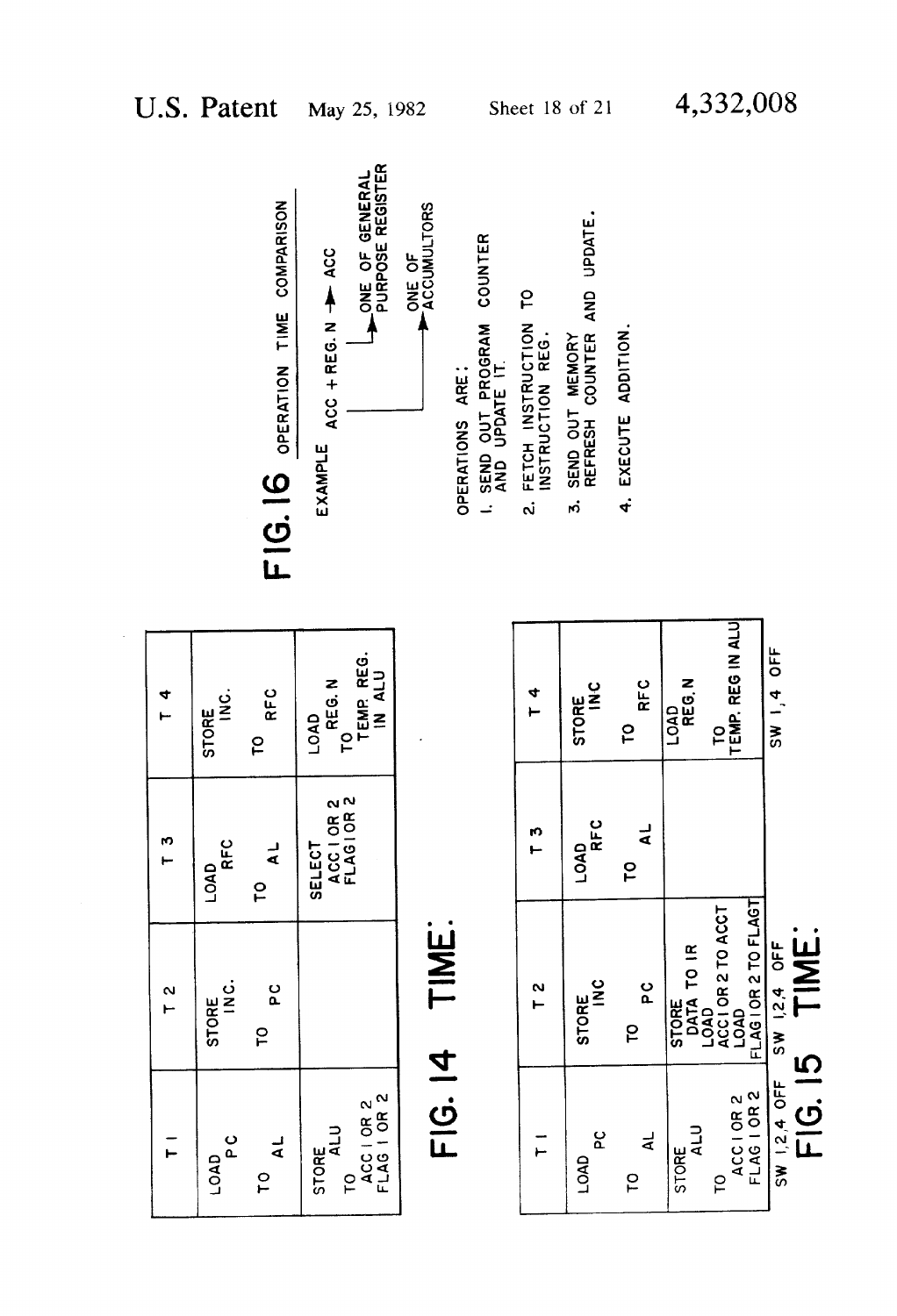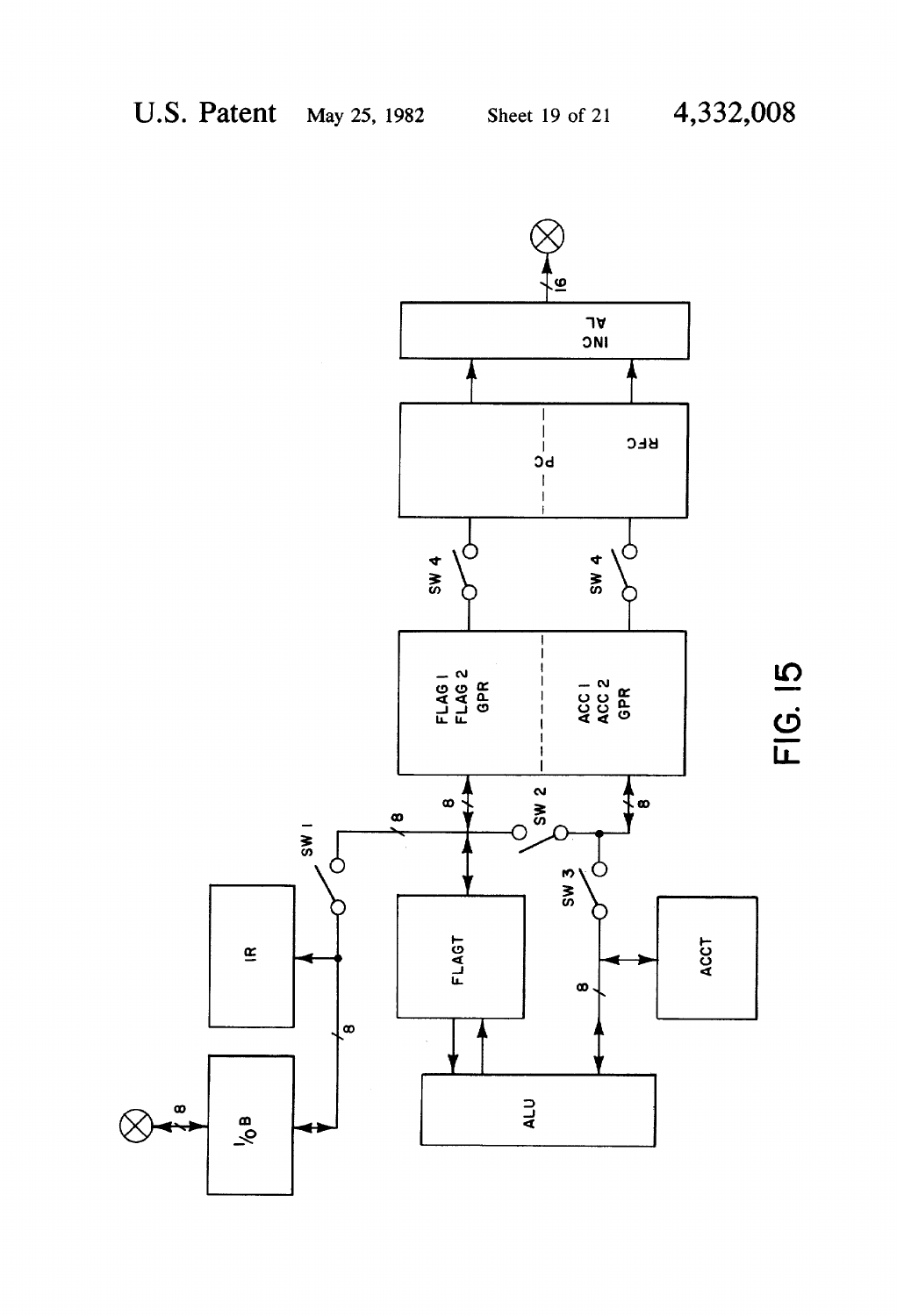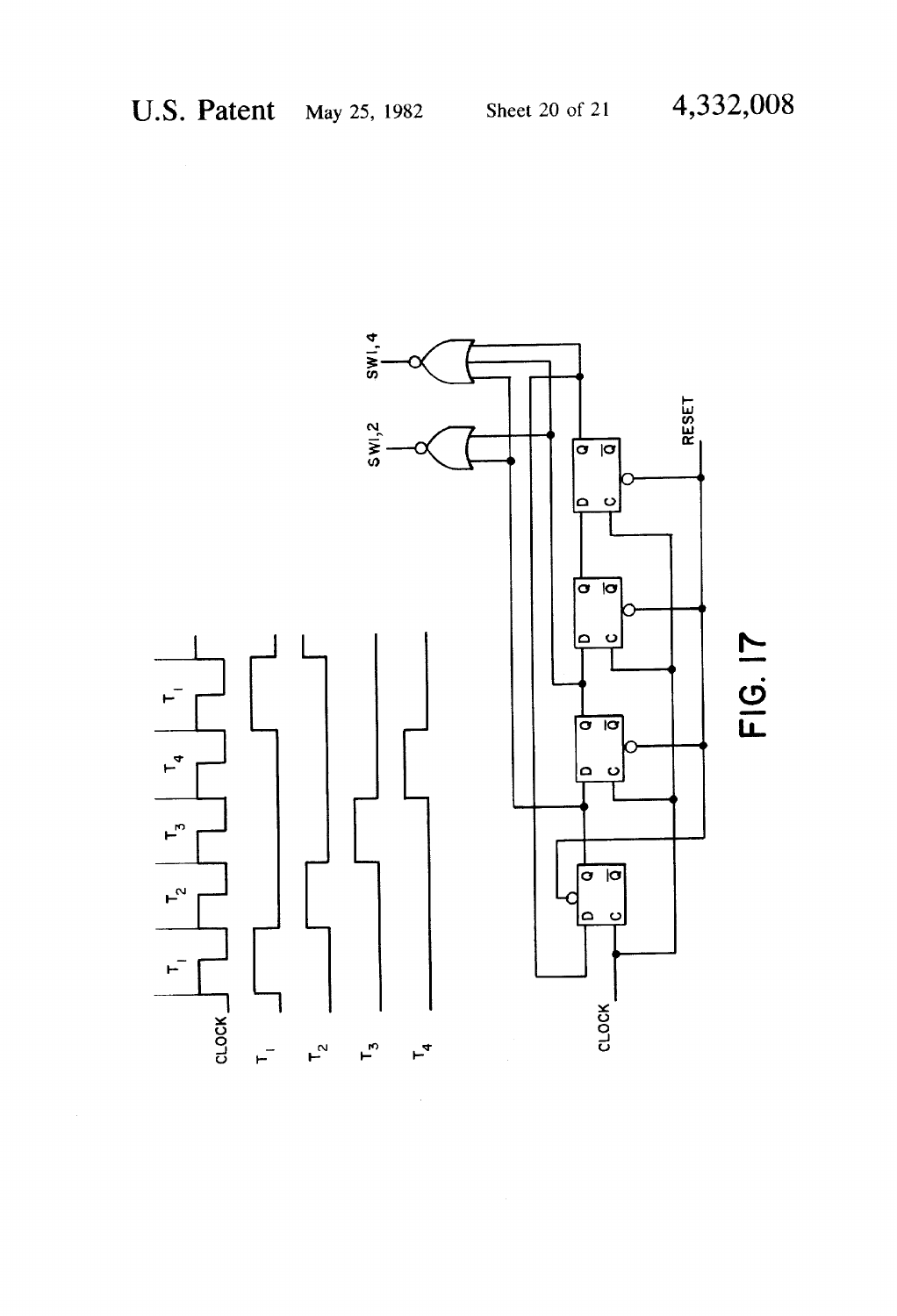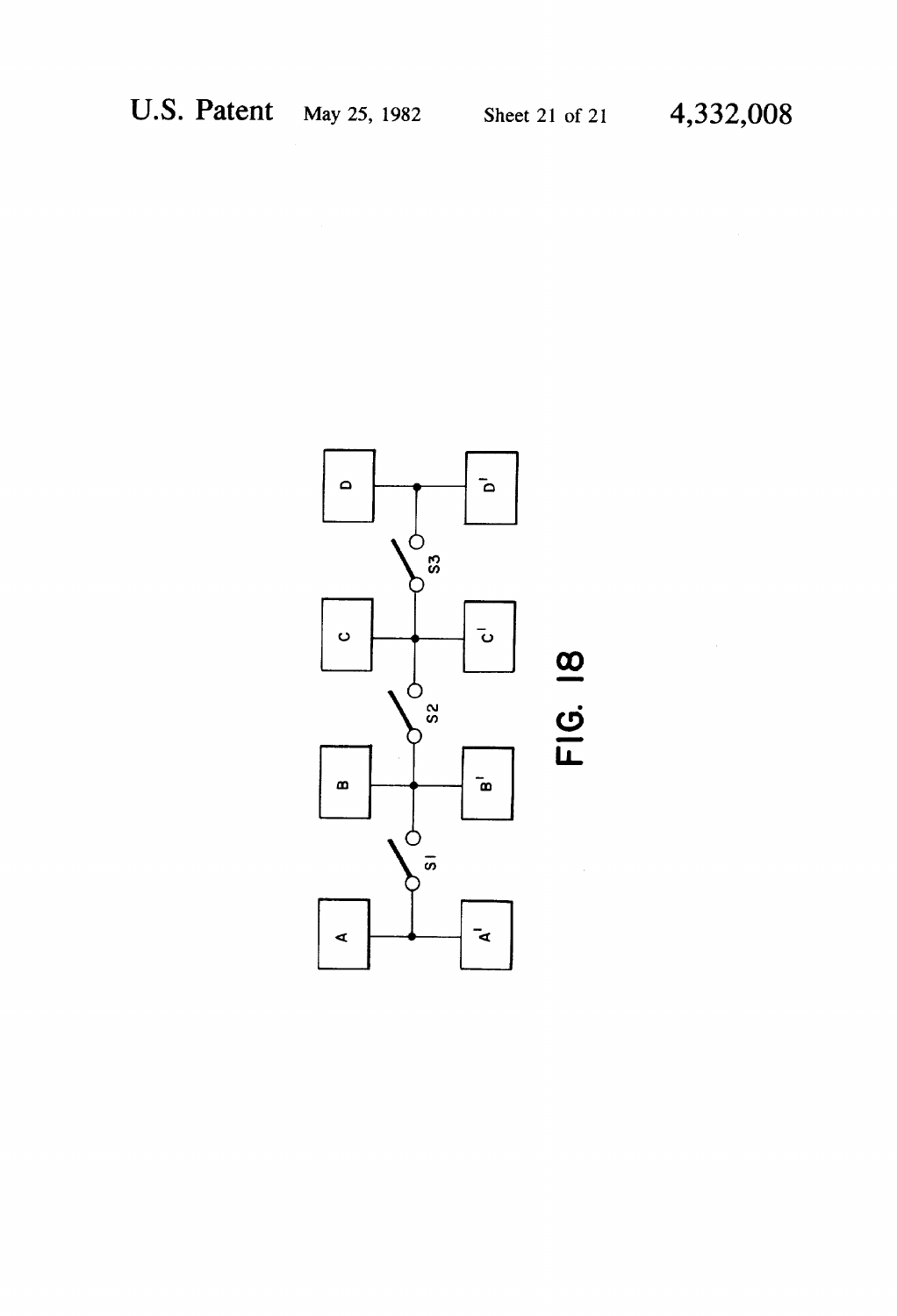×

#### MICROPROCESSOR APPARATUS AND METHOD

This is a divisional of Application Ser. No. 665,228, filed Mar. 9, 1976.

#### **BACKGROUND OF THE INVENTION**

The present invention generally relates to digital processor apparatus and more particularly to digital microprocessor apparatus using MOS (metal-oxide 10 semiconductor) LSI (large scale integration) technology. While the preferred embodiments are described with respect to an MOS LSI microprocessor, it will be understood by those of ordinary skill in the art that the invention is applicable generally to digital processing.

A microprocessor system typically includes a central processor unit (CPU), memory subsystem and input-/output subsystem to permit the system to communicate with the outside world.

More detailed descriptions of prior art microproces- 20 sors are found in "Microprocessor," McGraw-Hill Yearbook of Science and Technology 1974, McGraw-Hill, Inc., New York, 1974, pp. 272-275; "Components: microprocessors galore," IEEE Spectrum, January, 1976, pp. 50–56; "Self-contained microcomputers ease system 25 implementation," IEEE Spectrum, December, 1974, p. 53; and "Computer Interfacing: Anatomy of a Microcomputer," Computer Design, February 1976, pp. 129,130. All of the above citations are hereby incorpo- $_{30}$ rated by reference.

#### SUMMARY OF THE INVENTION

In the first preferred embodiment, refresh memory addresses for an external dynamic memory, which re-35 quires periodic refresh addressing to maintain its memory storage, are generated by a CPU as an integral function of the CPU without any degradation of the CPU performance. That is, this additional CPU function is totally transparent. Prior art systems have em- 40 ployed elaborate logic external to the CPU for the purpose of generating refresh memory addresses for dynamic memories.

The various advantages and details of the present invention will be better appreciated as the accompany- 45 ing detailed description and accompanying drawings are read and understood.

## BRIEF DESCRIPTION OF THE DRAWINGS

FIG. 1 is a block diagram of a typical central proces-  $50$ sor unit (CPU) used in digital processing.

FIG. 2 is an exemplary arrangement of the register configuration of a CPU according to one embodiment of the present invention.

FIG. 3 is an exemplary arrangement of a minimum 55 computer system.

FIG. 4 is an exemplary arrangement of memory blocks forming a portion of a computer system.

FIG. 5 is an exemplary basic timing diagram of a CPU according to one embodiment of the present in- $60$ vention.

FIG. 6 is a timing diagram of one particular memory cycle of a CPU according to one embodiment of the present invention.

FIG. 7A is a block logic diagram and timing diagram 65 showing an approach for adding a wait state to a particular memory cycle of a CPU according to one embodiment of the invention.

FIG. 7B is a block logic diagram and timing diagram showing an approach for adding a wait state to any memory cycle of a CPU according to an embodiment of the invention.

FIG. 8 is a timing diagram similar to that of FIG. 6 but showing the addition of wait states.

FIG. 9 is a block diagram showing the interface of a CPU with dynamic random access memories according to an embodiment of the instant invention.

FIG. 9A is a block diagram and timing diagram showing the generation in the CPU of signals used in FIG. 9.

FIG. 10 is a block diagram of a prior art memory refresh controller.

- FIGS. 11-14 are block diagrams of prior art CPU bus 15 architectures.
	- FIG. 15 is a block diagram of a CPU bus architecture according to one embodiment of the invention.

FIG. 16 is a diagram showing the operation times for particular CPU operation for the CPU arrangements of FIGS 12-15

FIG. 17 is a block diagram and timing diagram showing an exemplary switching control for the switches of FIG. 15.

FIG. 18 is a block diagram showing one generalized embodiment of the bus architecture of the present invention.

#### DESCRIPTION OF THE PREFERRED **EMBODIMENTS**

A basic element related to the present invention is the central processor unit (CPU), referred to herein occasionally as the "Zilog Z-80 CPU", the designation under which it is to be sold.

The term "microcomputer" has been used to describe virtually every type of small computing device designed within the last few years. This term has been applied to everything from simple "microprogrammed" controllers constructed out of TTL MSI up to low end minicomputers with a portion of the CPU constructed out of TTL LSI "bit slices." However, the major impact of the LSI technology within the last few years has been with MOS LSI. With this technology, it is possible to fabricate complete and very powerful computer systems with only a few MOS LSI components.

The Zilog Z-80 family of components is a significant advancement in the state-of-the art of microcomputers. These components can be configured with any type of standard semiconductor memory to generate computer systems with an extremely wide range of capabilities. For example, as few as two LSI circuits and three standard TTL MSI packages can be combined to form a simple controller. With additional memory and I/O devices a computer can be constructed with capabilities that only a minicomputer could previously deliver. This wide range of computational power allows standard modules to be constructed by a user that can satisfy the requirements of an extremely wide range of applications.

The major reason for MOS LSI domination of the microcomputer market is the low cost of these few LSI components. For example, MOS LSI microcomputers have already replaced TTL logic in such applications as terminal controllers, peripheral device controllers, traffic signal controllers, point of sale terminals, intelligent terminals and test systems. In fact the MOS ISI microcomputer is finding its way into almost every product that now uses electronics and it is even replacing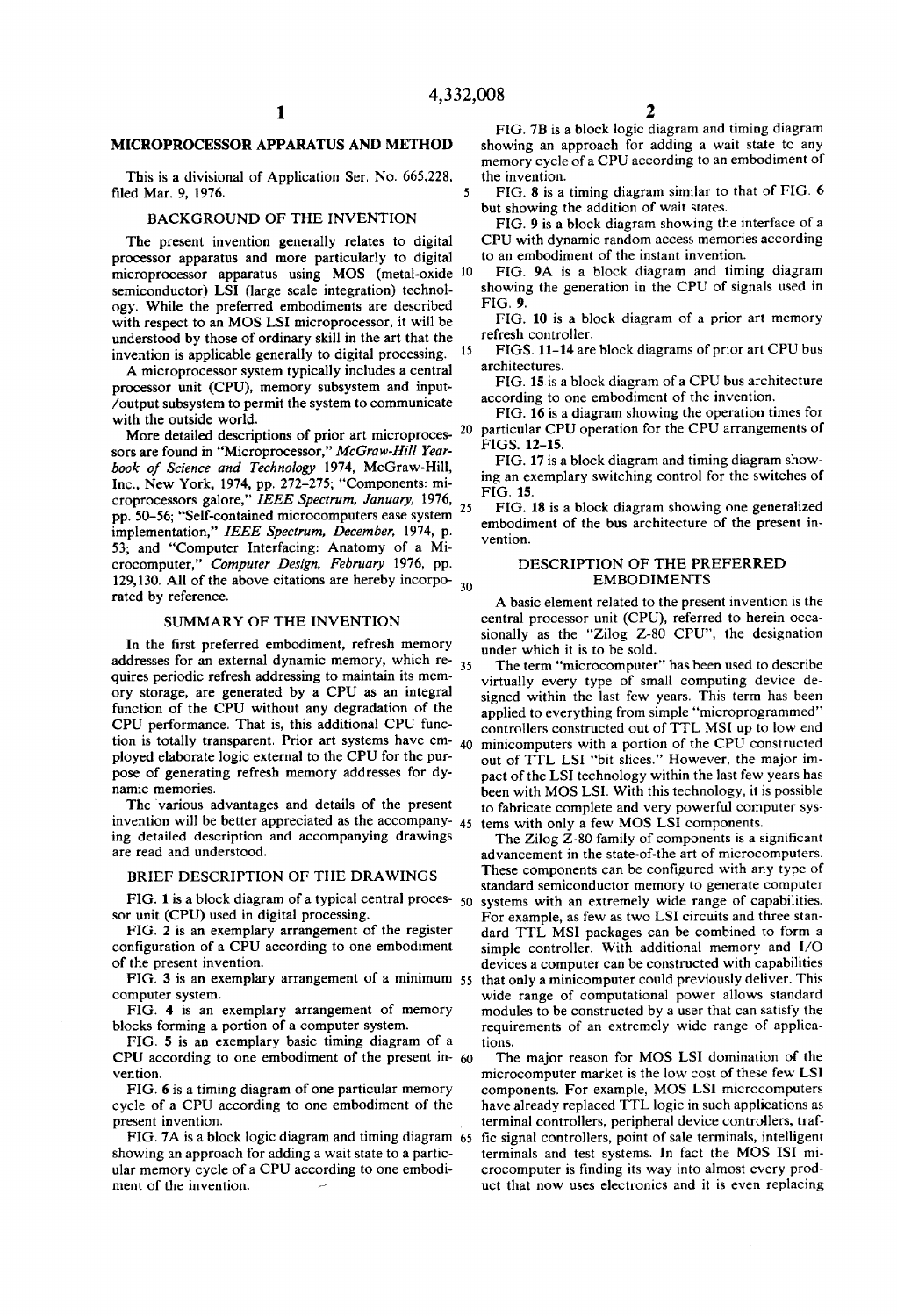many mechanical systems such as weight scales and automobile controls.

The MOS LSI microcomputer market is already well established and new products using them are being<br>developed at an extraordinary rate. The Zilog Z-80 5 component set has been designed to fit into this market through the following factors:

- 1. The Z-80 is fully software compatible with the popular 8080A CPU offered from several sources. Existing designs can be easily converted to include 10 the Z-80 as a superior alternative.
- 2. The Z-80 component set is superior in both software and hardware capabilities to any other microcomputer system on the market. These capabilities provide the user with significantly lower hard- 15 ware and software development costs while also allowing him to offer additional features in his system.
- 3. A complete product line including full software support with strong emphasis on high level lan- 20 guages and a disk-based development system with advanced real-time debug capabilities is offered to enable the user to easily develop new products.

Microcomputer systems are extremely simple to construct using Z-80 components. Any such system consists 25 of three parts:

- 1. CPU (Central Processing Unit)
- 2. Memory
- 3. Interface Circuits to peripheral devices

The CPU is the heart of the system. Its function is to 30 obtain instructions from the memory and perform the desired operations. The memory is used to contain instructions and in most cases data that is to be processed. For example, a typical instruction sequence may be to read data from a specific peripheral device, store it in a 35 location in memory, check the parity and write it out to another peripheral device. Note that the Zilog component set includes the CPU and various general purpose I/O device controllers, while a wide range of memory devices may be used from any source. Thus, all required 40 contains a memory refresh counter to enable dynamic components can be connected together in a very simple manner with virtually no other external logic. The user's effort then becomes primarily one of software development. That is, the user can concentrate on describing his problem and translating it into a series of 45 instructions that can be loaded into the microcomputer memory. Zilog is dedicated to making this step of software generation as simple as possible. A good example of this is our assembly language in which a simple mnemonic is used to represent every instruction that the 50 CPU can perform. This language is self documenting in such a way that from the mnemonic the user can understand exactly what the instruction is doing without constantly checking back to a complex cross listing.

all of its major elements (digital devices).

#### CPU REGISTERS

The Z-80 CPU contans 208 bits of R/W memory that are accessible to the programmer. FIG. 2 illustrates 60 how this memory is configured into eighteen 8-bit registers and four 16-bit registers. All Z-80 registers are implemented using static RAM. The registers include two sets of six general purpose registers that may be used individually as 8-bit registers or in pairs as 16-bit 65 used individually as 8-bit registers or as 16-bit register registers. There are also two sets of accumulator and flag registers

Special Purpose Registers

1. Program Counter (PC). The program counter holds the 16-bit address of the current instruction being fetched from memory. The PC is automatically incremented after its contents have been transferred to the address lines. When a program jump occurs the new value is automatically placed in the PC, overriding the incrementer.

2. Stack Pointer (SP). The stack pointer holds the 16-bit address of the current top of a stack located anywhere in external system RAM memory. The external stack memory is organized as a last-in first-out (LIFO) file. Data can be pushed onto the stack from specific CPU registers or popped off of the stack into specific CPU registers through the execution of PUSH and POP instructions. The data popped from the stack is always the last data pushed onto it. The stack allows simple implementation of multiple level interrupts, unlimited subroutine nesting and simplification of many types of data manipulation.

3. Two Index Registers  $(IX & IY)$ . The two independent index registers hold a 16-bit base address that is used in indexed addressing modes. In this mode, an index register is used as a base to point to a region in memory from which data is to be stored or retrieved. An additional byte is included in indexed instructions to specify a displacement from this base. This displacement is specified as a two's complement signed integer. This mode of addressing greatly simplifies many types of programs, especially where tables of data are used.

4. Interrupt Page Address Register (I). The Z-80 CPU can be operated in a mode where an indirect call to any memory location can be achieved in response to an interrupt. The I Register is used for this purpose to store the high order 8-bits of the indirect address while the interrupting device provides the lower 8-bits of the address. This feature allows interrupt routines to be dynamically located anywhere in memory with absolute minimal access time to the routine.

5. Memory Refresh Register (R). The Z-80 CPU memories to be used with the same ease as static memories. This 7-bit register is automatically incremented after each instruction fetch. The data in the refresh counter is sent out on the lower portion of the address bus along with a refresh control signal while the CPU is decoding and executing the fetched instruction. This mode of refresh is totally transparent to the programmer and does not slow down the CPU operation. The programmer can load the R register for testing purposes, but this register is normally not used by the programmer.

#### Accumulator and Flag Registers

The CPU includes two independent 8-bit accumulators and associated 8-bit flag registers. The accumulator FIG. 1 shows a block diagram of the CPU, showing 55 holds the results of 8-bit arithmetic or logical operations while the flag register indicates specific conditions for 8 or 16-bit operations, such as indicating whether or not the result of an operation is equal to zero. The programmer selects the accumulator and flag pair that he wishes to work with with a single exchange instruction so that he may easily work with either pair.

**General Purpose Registers** 

There are two matched sets of general purpose registers, each set containing six 8-bit registers that may be pairs by the programmer. One set is called BC.DE and III while the complementary set is called BC'. DE' and III'. At any one time the programmer can select either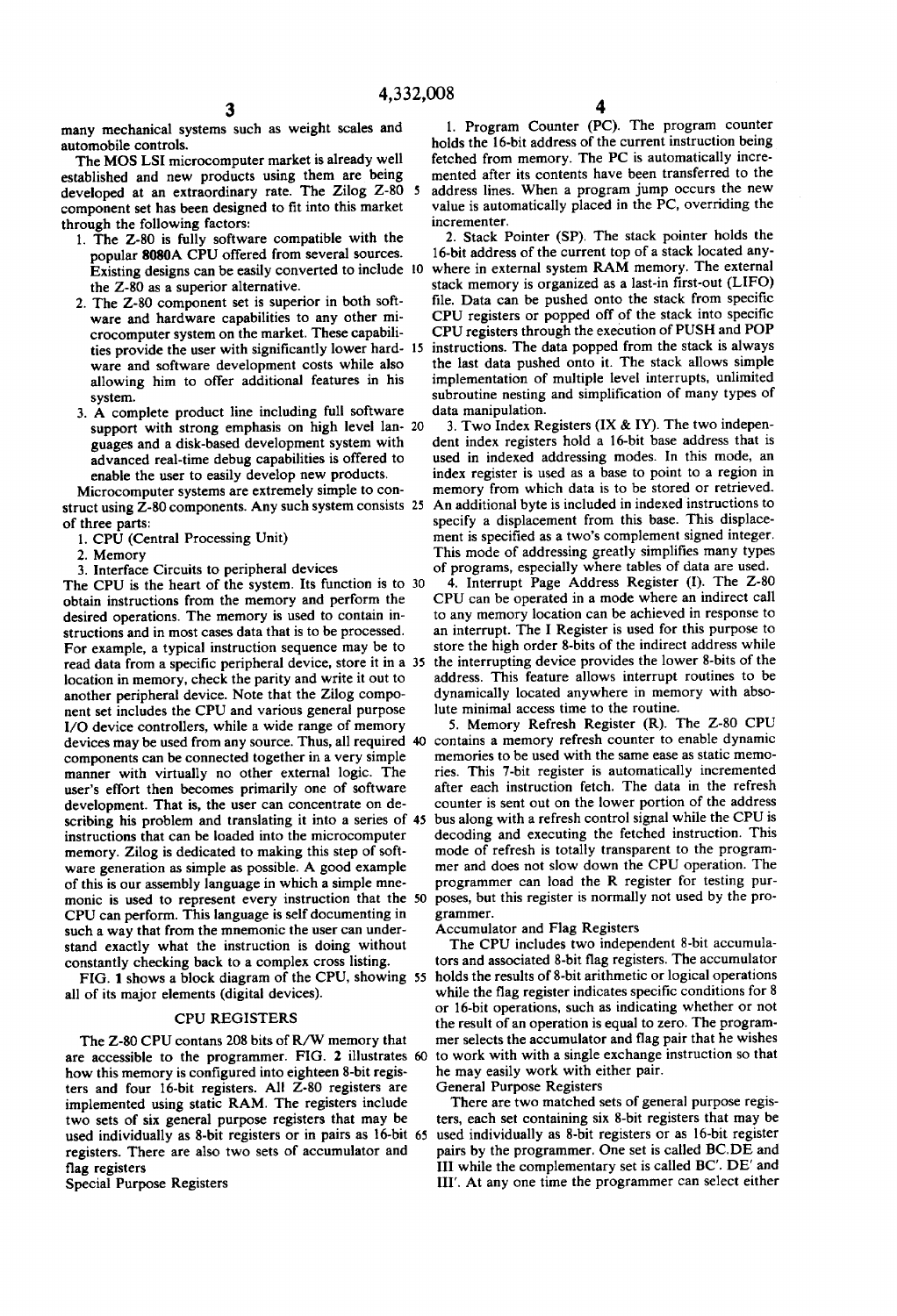25

set of registers to work with through a single exchange command for the entire set. In systems where last interrupt response is required, one set of general purpose registers and an accumulator/flag register may be reserved for handling this very last routine. Only a simple 5 exchange commands need be executed to go between the routines. This greatly reduces interrupt service time by eliminating the requirement for saving and retrieving register contents in the external stack during interrupt or subroutine processing. These general purpose regis- 10 ters are used for a wide range of applications by the programmer. They also simplify programming, especially in ROM based systems where little external read/write memory is available.

#### ARITHMETIC & LOGIC UNIT (ALU)

The 8-bit arithmetic and logical instructions of the CPU are executed in the ALU. Internally the ALU communicates with the registers and the external data bus on the internal data bus. The type of functions per- 20 formed by the ALU include:

**Add** Left or right shifts or rotates (arithmetic and logical) Subtract Increment Logical AND Decrement Logical OR Set bit Logical Exclusive OR Reset bit Compare Test bit

## INSTRUCTION REGISTER AND CPU CONTROL 35

As each instruction is fetched from memory, it is placed in the instruction register and decoded. The control sections performs this function and then generates and supplies all of the control signals necessary to read or write data from or to the registers, control the 40 ALU and provide all required external control signals.

FIG. 3 shows a block diagram of a very simple digital processor system using the CPU. In a practical system the following five elements are required: power supply, oscillator (a source of clock signals), memory devices, 45 I/O circuits, and the CPU.

Since the Z80-CPU only requires a single 5 volt supply, most small systems can be implemented using only this single supply.

The oscillator can be very simple since the only re- 50 quirement is that it be a 5 volt square wave. For systems not running at full speed, a simple RC oscillator can be used. When the CPU is operated near the highest possible frequency, a crystal oscillator is generally required because the system timing will not tolerate the drift or 55 jitter that an RC network will generate. A crystal oscillator can be made from inverters and a few discrete components or monolithic circuits are widely available.

The external memory can be any mixture of standard RAM, ROM, or PROM. In this simple example we 60 have shown a single 8K bit ROM (1K bytes) being utilized as the entire memory system. For this example we have assumed that the Z-80 internal register configuration contains sufficient Read/Write storage so that external RAM memory is not required.

Every computer system requires I/O circuits to allow it to interface to the "real world." In this simple example it is assumed that the output is an 8-bit control

vector and the input is an 8 bit status word. The input data could be gated onto the data bus using any standard tri-state driver while the output data could be latched with any type of standard TTL latch. For this example we have used a Z80-PIO for the I/O circuit. This single circuit attaches to the data bus as shown and provides the required 16 bits of TTL compatible I/O. (Refer to the Z80-PIO manual for details on the operation of this circuit.) Notice in this example that with only three LSI circuits, a simple oscillator and a single 5 volt power supply, a powerful computer has been implemented.

#### **ADDING RAM**

15 Most computer systems require some amount of external Read/Write memory for data storage and to implement a "stack." FIG. 4 illustrates how 256 bytes of static memory can be added to the previous example. In this example the memory space is assumed to be organized as follows:

|             | Address |
|-------------|---------|
| IK bytes    | റററല    |
| ROM         | 03FFH   |
| 256 bytes   | 0400H   |
| <b>IRAM</b> |         |
|             | 04FFH   |

In this diagram the address space is described in hex-30 idecimal notation. For this example, address bit A10 separates the ROM space from the RAM space so that it can be used for the chip select function. For larger amounts of external ROM or RAM, a simple TTL decoder will be required to form the chip selects.

#### **CPU TIMING**

The Z-80 CPU executes instructions by stepping through a very precise set of a few basic operations. These include:

Memory read or write

I/O device read or write

Interrupt acknowledge

All instructions are merely a series of these basic operations. Each of these basic operations can take from three to six clock periods to complete or they can be lengthened to synchronize the CPU to the speed of external devices. The basic clock periods are referred to as T cycles and the basic operations are referred to as M (for machine) cycles. FIG. 5 illustrates how a typical instruction will be merely a series of specific M and T cycles. Notice that this instruction consists of three machine cycles (M1, M2 and M3). The first machine cycle of any instruction is a fetch cycle which is four, five or six T cycles long (unless lengthened by the wait signal which will be fully described in the next section). The fetch cycle (M1) is used to fetch the OP code of the next instruction to be executed. Subsequent machine cycles move data between the CPU and memory or I/O devices and they may have anywhere from three to five T cycles (again they may be lengthened by wait states to synchronize the external devices to the CPU). The following paragraphs describe the timing which occurs within any of the basic machine cycles. In section 10, 65 the exact timing for each instruction is specified.

Dynamic RAM's (random access memories) require a periodic "refreshing" of their memory contents to prevent loss of memory. This is accomplished by address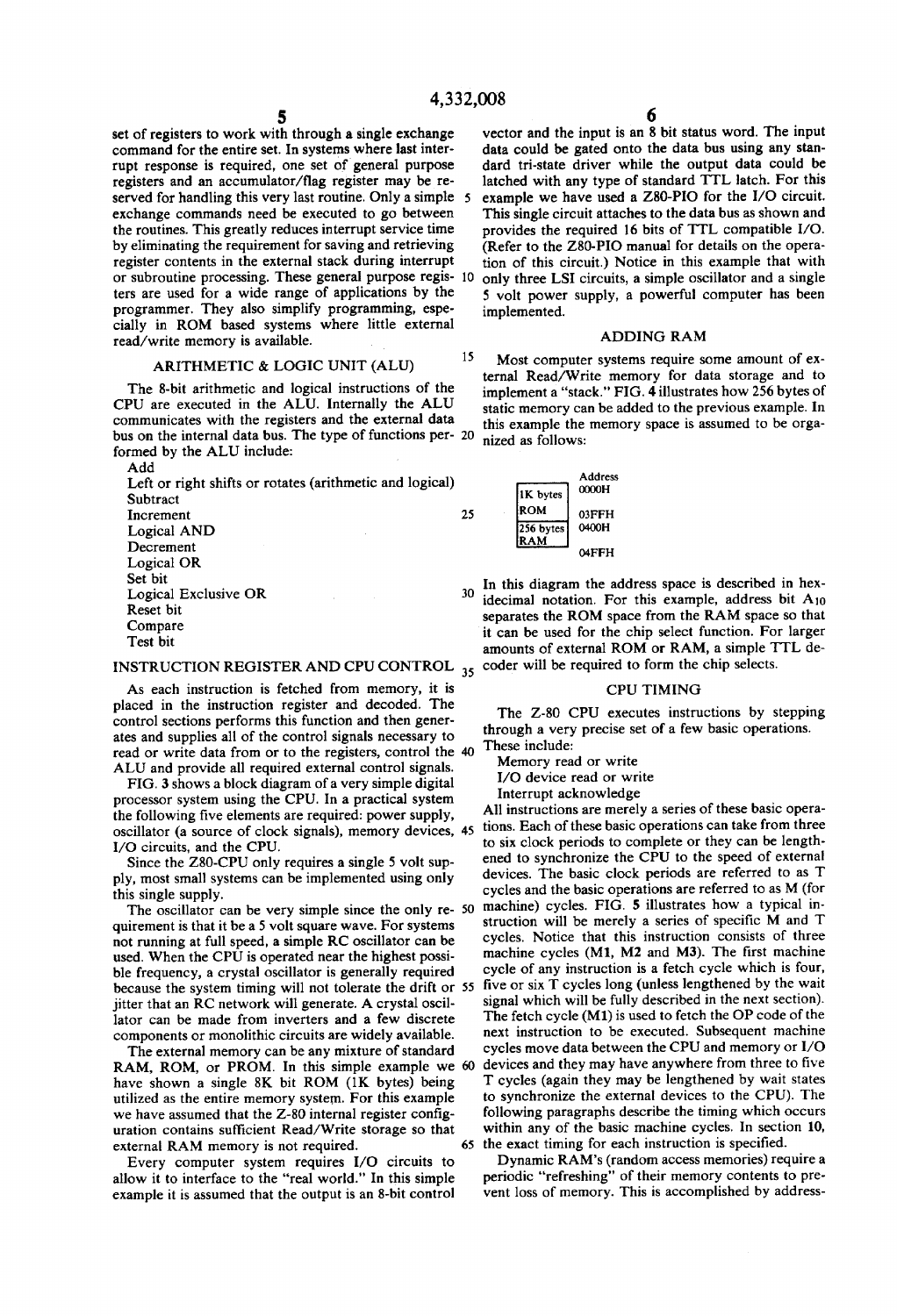15

ing the rows of the dynamic RAM while enabling the RAM. Prior art processing systems have typically employed elaborate logic external to the CPU to refresh dynamic RAM's. According to the present invention, the refresh signals are generated within the CPU. How-5 ever, the generation is "totally transparent" and does not affect the CPU speed. The refresh signals are generated during a timing cycle in which the CPU address output is not otherwise in use. Such a suitable time occurs after the CPU fetches an instruction from a 10 memory and is processing the instruction. The dynamic RAM memory addresses for refresh are incremented after each refresh time.

#### **INSTRUCTION FETCH**

FIG. 6 shows the timing during an MI cycle (OP code fetch). Notice that the PC is placed on the address bus immediately at the start of the cycle (this is done to minimize memory access time requirements). One half clock time later the MREQ signal goes active. At this time the address to the memory has had time to stabilize so that the falling edge of  $\overline{\text{MREQ}}$  can be used directly as a chip enable clock to dynamic memories. The RD line also goes active to indicate that the memory read 25 data should be enabled onto the CPU data bus. The CPU samples the data from the memory on the data bus with the rising edge of the clock of state T3 and this same edge is used by the CPU to turn off the RD and  $\overline{\text{MRQ}}$  signals. Thus the data has already been sampled  $30$ by the CPU before the RD signal becomes inactive. Clock state T3 and T4 of a fetch cycle are used to refresh dynamic memories. (The CPU uses this time to decode and execute the fetched instruction so that other operation could be performed at this time). During T3  $_{35}$ and T4 the lower 7 bits of the address bus contain a memory refresh address and the RFSH signal becomes active to indicate that a refresh read of all dynamic memories should be accomplished. Notice that a RD signal is not generated during refresh time to prevent  $_{40}$ data from different memory segments from being gated onto the data bus. The MREQ signal during refresh time should be used to perform a refresh read of all memory elements. The refresh signal can not be used by itself since the refresh address is only guaranteed to be  $\overline{45}$ stable during MREQ time.

#### MEMORY SPEED CONTROL

For many applications, it may be desirable to use slow memories to reduce costs. The WAIT line on the 50 where CPU allows the Z-80 to operate with any speed memory. By referring back to section 4 you will notice that the memory access time requirements are most severe during the MI cycle instruction fetch. All other memory accesses have an additional one half of a clock cycle 55 to be completed. For this reason it may be desirable in some applications to add one wait state to the MI cycle so that slower memories can be used. FIG. 7A is an example of a simple circuit that will accomplish this task. This circuit can be changed to add a single wait 60 state to any memory access as shown in FIG. 7B.

FIG. 8 illustrates how the fetch cycle is delayed if the memory activates the WAIT line. During T2 and every subsequent Tw, the CPU samples the WAIT line with the falling edge of  $\phi$ . If the WAIT line is active at this 65 time, another wait state will be entered. Using the technique the read cycle can be lengthened to match the access time of any type of memory device.

#### INTERFACING DYNAMIC MEMORIES

This section is intended only to serve as a brief introduction to interfacing dynamic memories. Each individual dynamic RAM has varying specifications that will require minor modifications to the description given here and no attempt will be made in this document to give details for any particular RAM. Separate application notes showing how the Z80-CPU can be interfaced to most popular dynamic RAM's are available from Zilog

FIG. 9 illustrates the logic necessary to interface 8K bytes of dynamic RAM using 18 pin 4K dynamic memories. This figure assumes that the RAM's are the only memory in the system so that  $A_{12}$  is used to select between the two pages of memory. During refresh time, all memories in the system must be read. The CPU provides the proper refresh address on lines A<sub>0</sub> through  $A<sub>6</sub>$ . To add additional memory to the system it is necessary to only replace the two gates that operate on A<sub>12</sub> with a decoder that operates on all required address bits. For larger systems, buffering for the address and data bus is also generally required.

FIG. 9A shows the CPU logic for generating the RFSH and MREQ signals used by FIG. 9.

Prior art techniques for refreshing dynamic memories are well-known, as are the signal requirements required for refreshing such memories.

One such prior art refresh controller (the Intel 3222) which operates outside of the CPU is shown in FIG. 10.

The Intel 3222 is a refresh controller for dynamic RAMs requiring refresh of up to 6 low order  $(A_0-A_5)$ input addresses, (e.g. for a device organized as 64 rows by 64 columns). In normal operation, the device serves as an address multiplexer that outputs addresses from either a refresh counter or a system address bus. Although the part was specifically designed for use with the Intel ® 2107B, it will work with any dynamic RAM requiring refresh of up to 64 rows.

The timer control is an oscillator whose period can be set by an externally connected RC network, such that the refresh period can match the memory system that is being controlled. The period of the oscillator is given by the formula:

$$
\frac{T_{REF}}{t} = .63 R_X C_X \tag{1}
$$

 $T_{REF}$  is the RAM refresh period in ms.

r is the number of RAM rows.

 $\mathbb{R}_X$  is the external resistor in K $\Omega$ .

 $C_X$  is the external resistor in  $\mu$ F.

For example, in the 16 K $\times$ 18 system described in Section 2, the refresh period for the 2107B is 2.0 ms and there are 64 rows to be refreshed so:

$$
T_{REF}=2.0
$$

 $r = 64$ 

or, from equation 1

$$
R_X C_X = \frac{2.0}{64 \times .63} = .0496; \text{ or } R_X = 5.0 K \Omega
$$
  
C<sub>Y</sub> = .01 uF

The accuracy of this timer is guaranteed to be  $\pm 6\%$ from device to device, and  $\pm 2\%$  from cycle to cycle for a given device.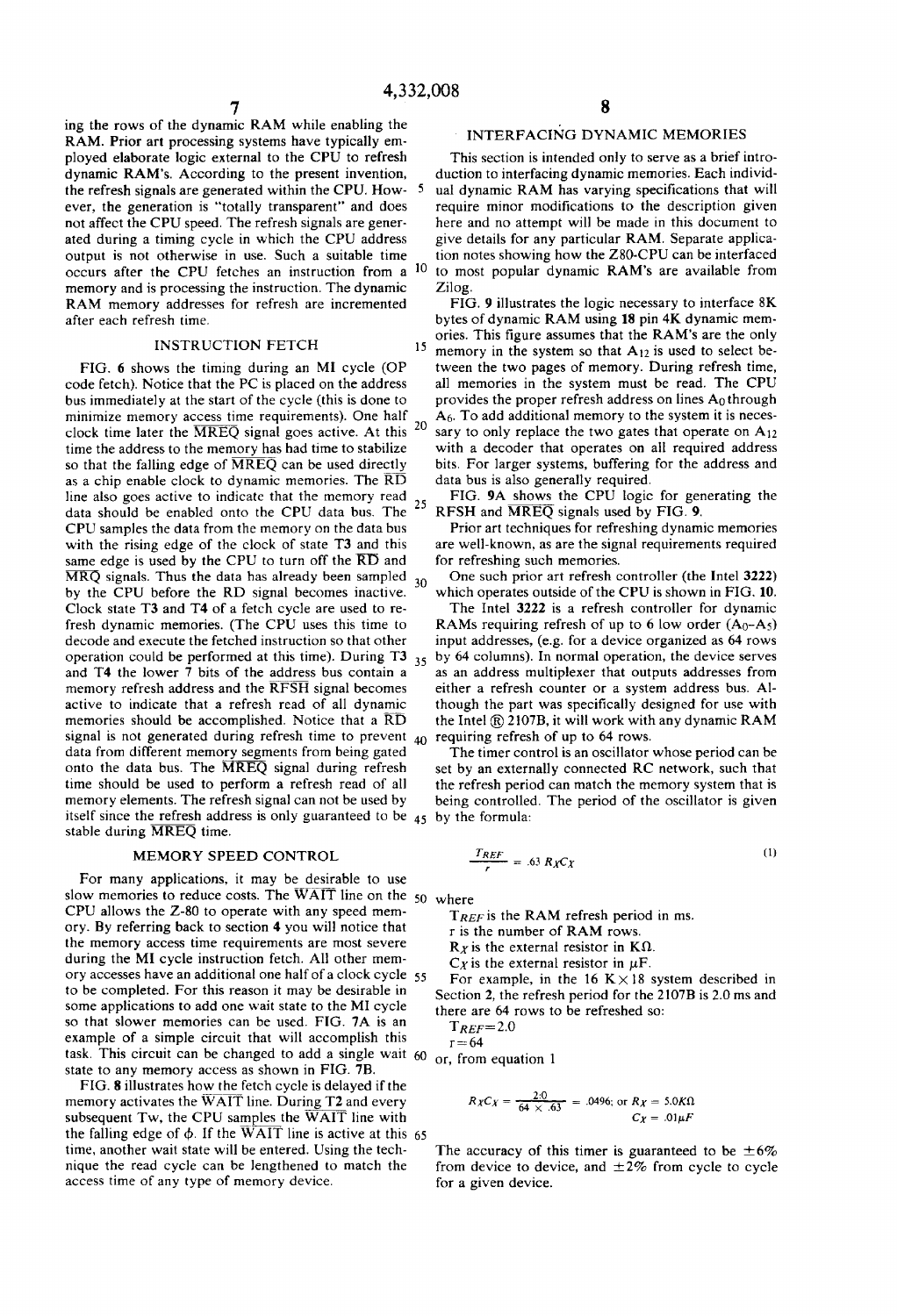The control portion of the device, shown below in FIG. 10 contains all of the I/O control elements of the device. These include:

- 1. The Refresh Request flip-flop, which is set by the timer, will be set up and remain set until the re-5 quest, for refresh is removed.
- 2. The priority flip-flop which is the decision making element of the 3222. Whenever either of the cycle request inputs REFREQ or CYREQ go true, the 10 other is locked out until the cycle is finished, thus preventing simultaneous cycle requests.
- 3. The Execute Refresh flip-flop, which holds the refresh state of the 3222 and is enabled by the **BUSY** signal.

The 6-bit refresh counter holds the address of the next row to be refreshed and is advanced by the rising edge of BUSY following a refresh cycle. This portion also contains a refresh count flip-flop which prevents false counting of the refresh counter during priority  $_{20}$ indecision. A delay element is added to further prevent priority glitching from falsely advancing the counter. If the device is in the refresh state the flip-flop is cleared; when BUSY goes true, it is toggled and advances the refresh counter.

The Address Multiplexer presents the low order system address inputs to the RAM whenever the memory is not involved in a refresh cycle. It also presents the counter outputs as the six low order addresses during a refresh cycle.

Integrated circuits have become increasingly complex over the past several years and many improved and up-dated microprocessors have been marketed. However, the architecture of the internal data bus of the microprocessor have heretofore remained relatively 35 unimproved.

FIGS. 1 and 3 show a microprocessor system having a CPU interfacing with an external memory and peripheral devices, directly or indirectly through T<sup>2</sup>L. The 40 CPU is the heart of the system: its function is to obtain instructions from the memory and perform the desired operation.

At the beginning of each memory cycle, for example, the contents of the program counter is sent to the exter-45 nal memory through the address bus and at the same time the program counter is incremented to update, internally. Next, the addressed memory sends back the instruction to the CPU through the data bus, it is stored in the instruction register and the desired function is  $50$ executed. For example, the instruction

 $A + B \rightarrow A$ 

means add B and A, then store the result in A (the  $_{55}$ accumulator).

Dynamic type random access memories are commonly used by microprocessor system designers. The CPU of the present invention incorporates a memory refresh counter, as explained above. Also, in order to  $60$ improve total software times, the present CPU includes two accumulators and associated flag registers such as carry flip-flop, zero detection flip-flop, parity check flip-flop, etc.

These addition functions would tend to require more 65 complex CPU logic, larger LSI chip size for the CPU and the loss of CPU speed if prior art internal data bus architecture were used.

In accordance with the present invention, a novel CPU internal data bus architecture is used to overcome the aforementioned problems.

A typical CPU contains the following functional blocks (or digital devices):

program counter, memory refresh counter

address bus associated with the incrementor and latches which can store the address information general purpose data registers

accumulators and flags register

arithmetic unit

data input/output register

instruction register

The internal bus architecture of the present invention can better be appreciated in view of the various prior 15 art internal bus architectures shown in FIGS. 11-14. FIG. 15 is one exemplary form of the bus architecture of the present invention and FIG. 16 compares operating times for exemplary operations in the architectures of FIGS. 11-15.

FIG. 11 has a single time multiplexing bidirectional bus carrying both data and address information. Only the single bus communicates with the external world. Its advantage is to reduce LSI chip pin count and mini-25 mize LSI circuit area, however, the total instruction speed is so long as to be not acceptable and is not shown in FIG. 16.

The architecture of FIG. 12 adds an address bus, however, as shown in FIG. 16 the total instruction 30 speed is still slow.

In FIG. 13, the general purpose registers and accumulators are separated from the program counter and memory refresh counter. Nearly 40% of the operating time is saved compared to the architecture of FIG. 12, as shown in FIG. 16. However, the approach has drawbacks: the read/write buffer for the new internal memory must be duplicated and considerable time is required to transfer the data from the general purpose registers to the address bus.

In FIG. 14, the accumulators, flags and memory refresh counter are separated from the internal memory (which includes the program counter and the general purpose registers). The operation time (FIG. 16) is reduced 60% compared to the architecture of FIG. 12. however, it requires relatively large area to implement the accumulators, flags, refresh counter and multiplexers.

It will be apparent that the architecture of FIG. 12 provides reasonable chip size, although with unsatisfactory operating time and that the architecture of FIG. 14 provide acceptable operation time but at the expense of chip size.

The internal bus structure of the present invention minimizes chip circuit area while achieving satisfactory operation time, as shown in FIG. 16.

One example of the present invention is shown in FIG. 15. An organization similar to that of FIG. 12 is used, however, a plurality of switches in the internal data bus divides the several functional blocks into groups depending on which of the switches are opened. In each group, two or more blocks can communicate with each other through portions of the internal bus. At times when communications between two or more groups are required, the switches, which sit between two groups, will be turned on. As a result, each group can perform the desired function at the same time, independently and whenever it is required, any groups can be connected to each other through the same internal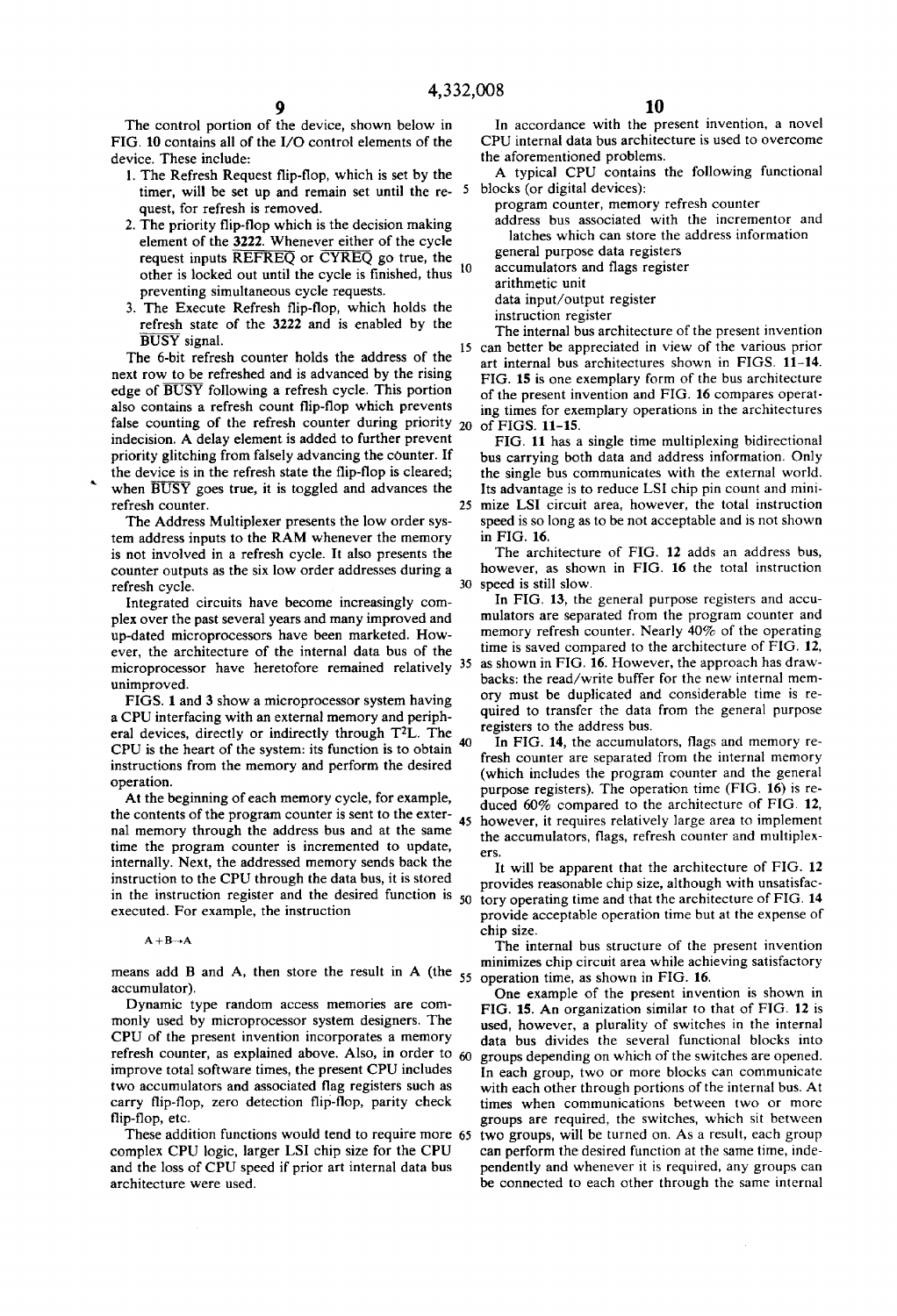bus by turning on the switches. This architectural approach provides great flexibility to the CPU without increasing the ship size and operation time. MOS devices may be used to implement the switches.

FIG. 17A shows an exemplary timing diagram for 5 controlling the four switches of FIG. 15. FIG. 17B shows an exemplary logic circuit suitable for controlling the switches in accordance with the timing diagram.

A more general case of the present invention is 10 shown in FIG. 18 which shows four pairs of functional blocks or digital devices A-A', B-B', C-C' and D-D', all connected on a common bus having three switches S1, S2 and S3.

In establishing an architecture within an entity, such 15 as an LSI chip, the most frequent machine communication pattern is determined and the communication patterns between functional blocks is observed. Blocks capable of communicating at the same time most fre- $_{20}$ quently are arranged in pairs such as A-A', B-B', etc. The next most common communication paths are arranged in adjacent pairs, such A and B'. The next most common paths are arranged one pair removed, as A and C' or B and D, for example. The least frequent commu- 25 nication paths between blocks are disposed farthest apart on the bus system, such as A-D', for example.

The switches are accordingly activated to shorten the operation time. Thus if A and A' can communicate while B and B' communicate then S1 is opened, and so 30 forth. In the example of FIG. 18 there are 3<sup>2</sup> or 8 different switching states, permitting substantial flexibility in bus communication.

Although the present invention has been described in connection with a specific SLI CPU and associated 35 microprocessor systems, it will be understood by those of ordinary skill in the art that the invention is applicable to other digital processing apparatus. The scope of the invention is therefore limited only by the appended 40 claims.

We claim:

1. A digital central processing unit, on a microcomputer chip comprising:

a program counter,

a memory refresh counter,

address bus terminals,

data bus terminals,

- means responsive to a clock signal for connecting the value of said program counter to said address bus 50 terminals in a first period of a repetitive machine operation fetch cycle, whereby controlling program operation codes can be obtained at the data bus terminals from a memory connected to said address bus and data bus terminals,
- means responsive to an operation code received from said data bus terminals during said first period for carrying out during the second period of each such machine cycle the operations specified by such code. 60
- means responsive to said clock signal for connecting the value of said memory refresh counter to said address bus terminals in a second period of time of said fetch cycle, thereby to address according to the value of said memory refresh counter, a portion 65 of any memory connected to the address bus terminals, said second period of time following immediately said first period, and
- means for incrementing each of said program and memory refresh counters before the next succeeding of said machine operation code fetch cycles,
- whereby an addressed protion of any memory connected to said address bus terminals is refreshed during the second period of each such machine cycle when the central processing unit otherwise does not use the address but terminals, the refreshing of the entire memory occurring after a plurality of such machine cycles occurs, all without slowing down the processing unit.

2. A digital processor system, comprising:

- means for generating clock signals,
- dynamic random access memory means including address and data terminals, said memory being of the type that requires periodic refreshing,
- central microprocessor unit means receiving said clock signals for generating timing cycles, said central microprocessor unit means including address and data terminals,
- address bus means for connecting said central microprocessor unit means address terminals to said memory means address terminals,
- data bus means for connecting said central microprocessor unit data terminals to said memory means data terminals,
- said central microprocessor timing cycles including time periods in which an instruction code is received by said central microprocessor via said data bus means from said memory means in response to an address applied to said memory means via said address bus means by said central microprocessor means, said central microprocessor unit processing a received instruction code in time periods immediately subsequent to the receipt of an instruction code, and
- said address refresh signals being generated during said time periods in which said central microprocessor unit is processing a received instruction code.
- whereby memory refresh is accomplished while the central processor does not need use of the address bus, thereby accomplishing memory refresh without interrupting operation of the central microprocessor.

3. The combination of claim 2 wherein said central processing unit is a digital microprocessor system central processing unit contained on a single large scale integration circuit chip.

4. In a digital system having a central microprocessing unit (CPU) and refreshable memory connected to a common address bus, wherein controlling program instruction codes are stored in said memory for access by said CPU, a process of accessing said program codes by said CPU and maintaining said memory, comprising repetitively performing the steps of:

placing on said address bus from said CPU an address of a particular location in memory where a desired instruction code is located,

reading that code into the CPU.

- executing the instruction carried by the code in the CPU, and
- simultaneously with the execution step, addressing from the CPU through said address bus a portion of said memory to be refreshed and enabling said memory, a different memory portion from the last being addressed during each of sequential executions of the process, whereby the memory is peri-

45